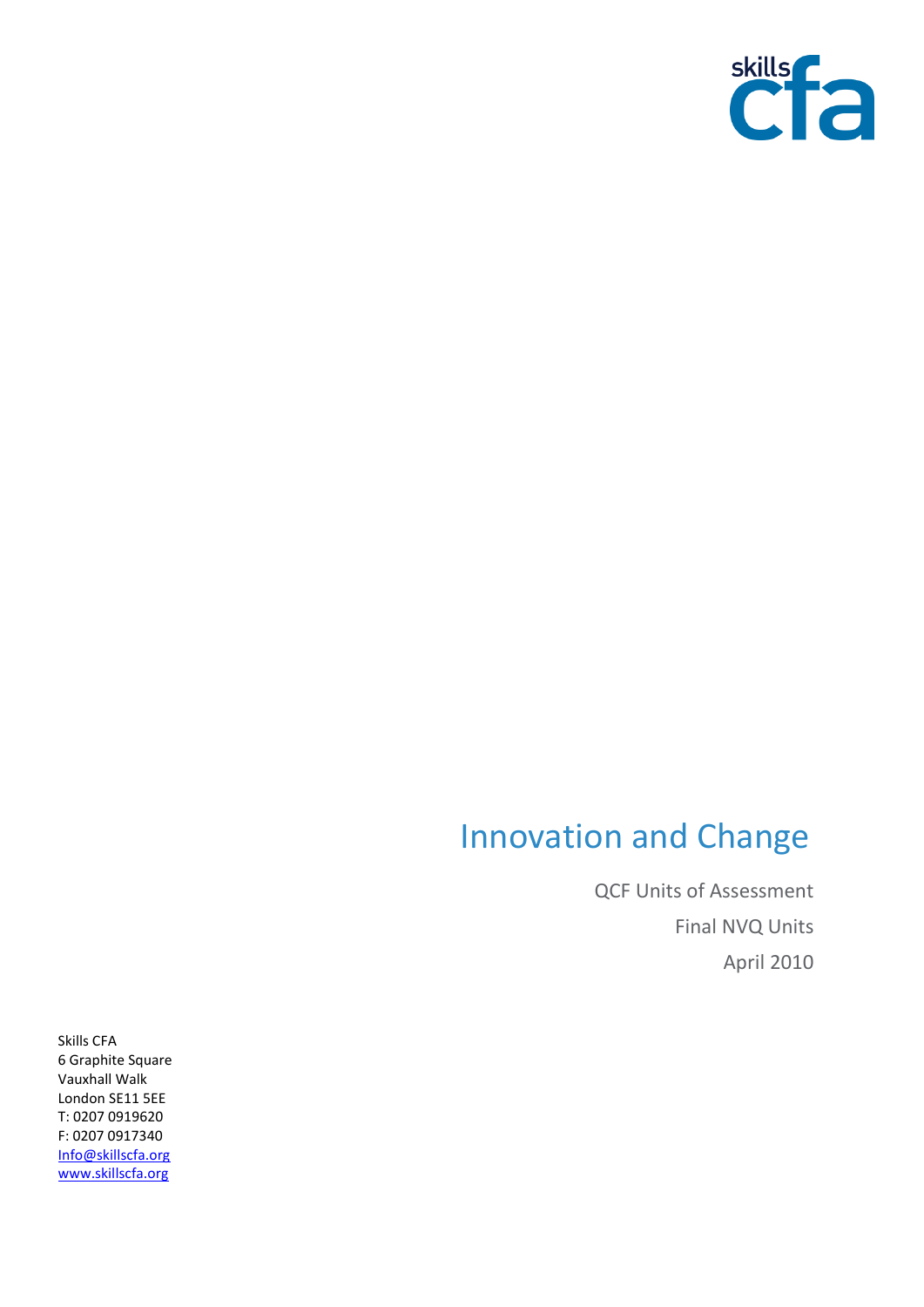

## **Contents**

| No.  | <b>Title</b>                                       | Page No. |
|------|----------------------------------------------------|----------|
| Q227 | Respond to change in a business environment        |          |
| Q326 | Contribute to innovation in a business environment | 4        |
| Q418 | Contribute to innovation in a business environment | 7        |
| Q419 | Plan change for a team                             | 11       |
| Q504 | Implement, monitor and review change               | 14       |
| Q503 | Plan change across teams                           | 17       |
| Q602 | Implement and evaluate organisational change       | 20       |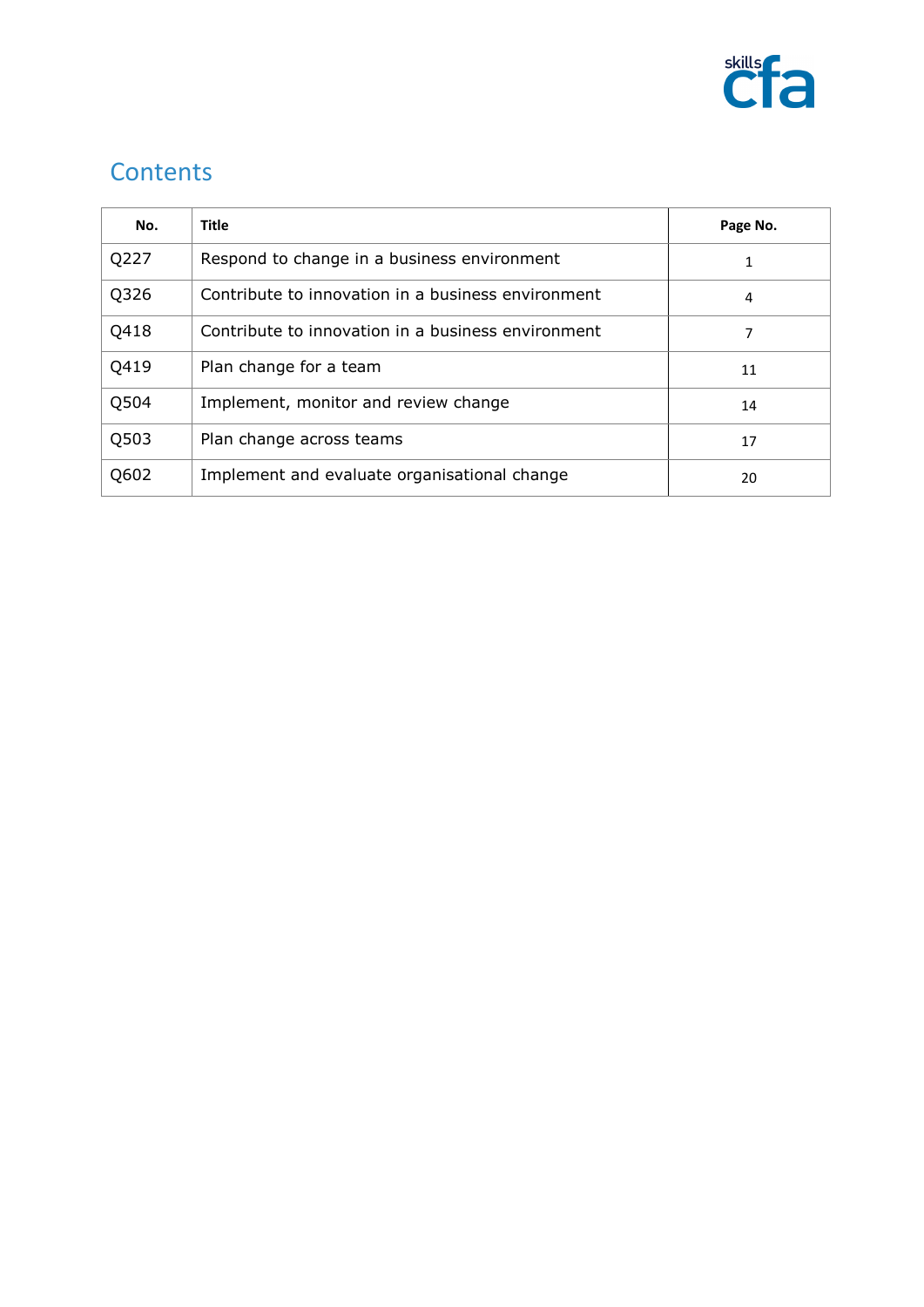

| <b>Title</b>                                   | Respond to change in a business environment |                                                                                                                                                                                                                                                                                                                                                                                                                                                                                                                                                                                                                                                                                                                                            |
|------------------------------------------------|---------------------------------------------|--------------------------------------------------------------------------------------------------------------------------------------------------------------------------------------------------------------------------------------------------------------------------------------------------------------------------------------------------------------------------------------------------------------------------------------------------------------------------------------------------------------------------------------------------------------------------------------------------------------------------------------------------------------------------------------------------------------------------------------------|
| <b>Skills CFA Unit</b><br>No.                  | Q227                                        |                                                                                                                                                                                                                                                                                                                                                                                                                                                                                                                                                                                                                                                                                                                                            |
| <b>WBA Unit No.</b><br>F/601/2517              |                                             |                                                                                                                                                                                                                                                                                                                                                                                                                                                                                                                                                                                                                                                                                                                                            |
| <b>Level</b>                                   | 2                                           |                                                                                                                                                                                                                                                                                                                                                                                                                                                                                                                                                                                                                                                                                                                                            |
| <b>Credit Value</b>                            | 3                                           |                                                                                                                                                                                                                                                                                                                                                                                                                                                                                                                                                                                                                                                                                                                                            |
| <b>GLH</b>                                     | 16                                          |                                                                                                                                                                                                                                                                                                                                                                                                                                                                                                                                                                                                                                                                                                                                            |
| <b>Learning Outcomes</b>                       |                                             | <b>Assessment Criteria</b>                                                                                                                                                                                                                                                                                                                                                                                                                                                                                                                                                                                                                                                                                                                 |
| The learner will                               |                                             | The learner can                                                                                                                                                                                                                                                                                                                                                                                                                                                                                                                                                                                                                                                                                                                            |
| 1. Understand the causes and<br>environment    | effects of change in a business             | 1.1 Give examples of changes in<br>working practices in a business<br>environment, and explain why<br>they are happening<br>1.2 Describe the possible effects of<br>changes in working practices on<br>people within a business<br>environment<br>1.3 Explain how change can benefit<br>an organisation, team and<br>individual                                                                                                                                                                                                                                                                                                                                                                                                            |
| 2. Understand own role in<br>supporting change |                                             | 2.1 Describe ways in which<br>individuals can support change<br>in a business environment<br>2.2 Explain the purpose and<br>benefits of contributing to<br>planning for change<br>2.3 Explain how individuals can<br>prepare for changes within a<br>business environment and in<br>ways of working<br>2.4 Describe the types of support<br>that people need during change<br>2.5 Explain the benefits of good<br>communication with others and<br>accurate information during<br>change<br>2.6 Describe how to identify the<br>effects of changes on own work<br>and reasons for doing so<br>2.7 Explain the purpose of<br>reviewing the effects of changes<br>on people, processes and<br>outcomes<br>2.8 Describe ways of reviewing the |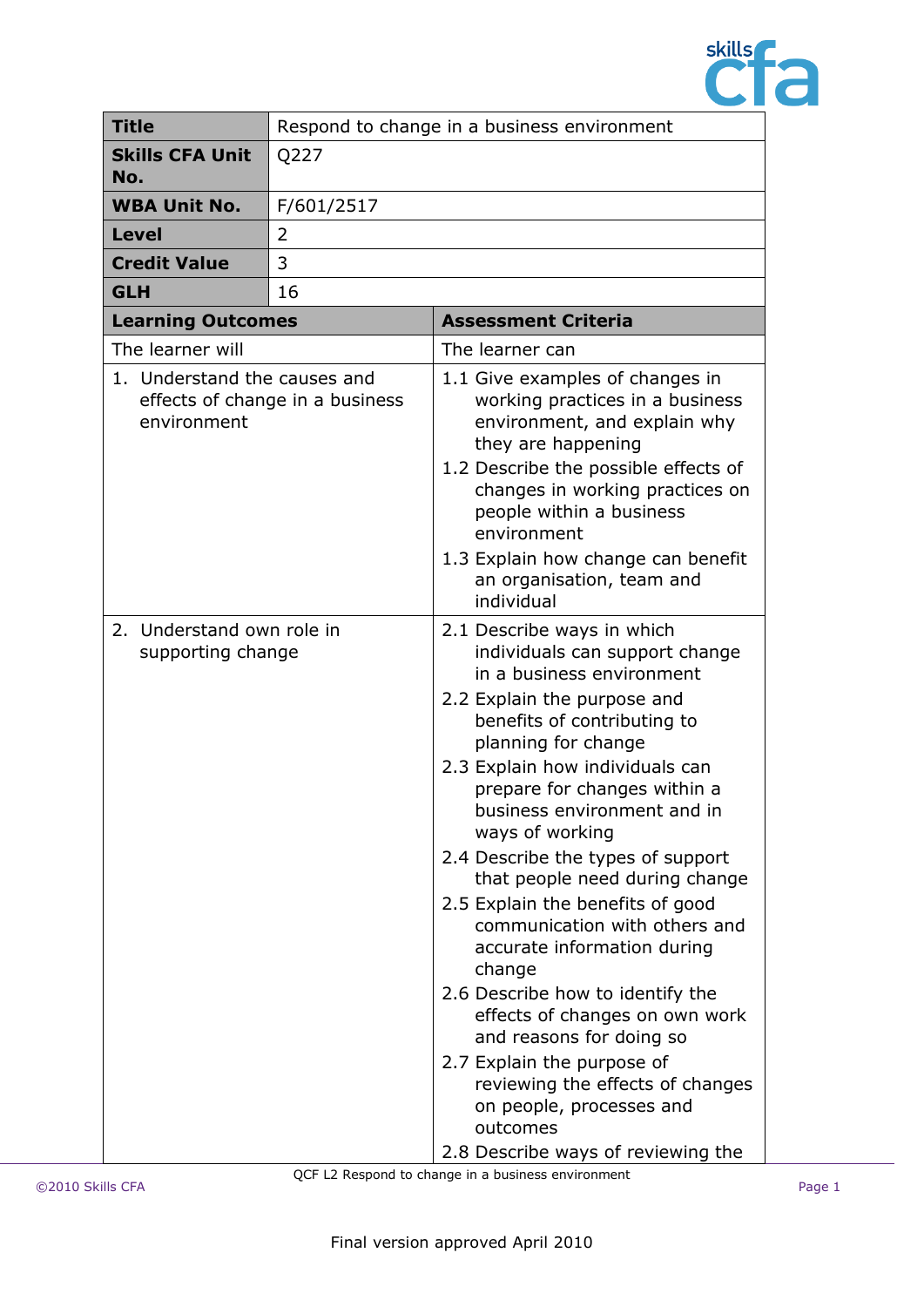

|                                                   | effects of changes on people,<br>processes and outcomes                                                                                                                                                                                                                                                                                                                                                       |
|---------------------------------------------------|---------------------------------------------------------------------------------------------------------------------------------------------------------------------------------------------------------------------------------------------------------------------------------------------------------------------------------------------------------------------------------------------------------------|
| 3. Understand own role in<br>responding to change | 3.1 Explain the purpose of change<br>as part of a process of<br>continuous improvement<br>3.2 Explain the possible effects of<br>changes on own values<br>3.3 Explain the benefits of<br>responding positively to<br>changes                                                                                                                                                                                  |
| 4. Be able to respond to change                   | 4.1 Identify changes needed in own<br>area of work<br>4.2 Make suggestions for change<br>4.3 Complete own work tasks using<br>changed procedures or ways of<br>working<br>4.4 Identify where training or other<br>support is needed<br>4.5 Actively seek support, as<br>required<br>4.6 Give support to other people<br>during change, or seek support,<br>as required<br>4.7 Ask questions to clarify issues |
| 5. Be able to support the<br>evaluation of change | 5.1 Give feedback on the effects of<br>changes in own work<br>5.2 Make suggestions for further<br>actions, as required                                                                                                                                                                                                                                                                                        |

| <b>Additional Information about the unit</b>                                                                                                                        |                                                                                                                           |  |
|---------------------------------------------------------------------------------------------------------------------------------------------------------------------|---------------------------------------------------------------------------------------------------------------------------|--|
| Unit purpose and aim(s)                                                                                                                                             | This unit is about recognising the<br>affects of changes in workplace<br>activities and the people who carry<br>them out. |  |
| Unit expiry date                                                                                                                                                    | 31 December 2013                                                                                                          |  |
| Details of the relationship between<br>the unit and relevant national<br>occupational standards or other<br>professional standards or curricula<br>(if appropriate) | <b>Skills CFA</b>                                                                                                         |  |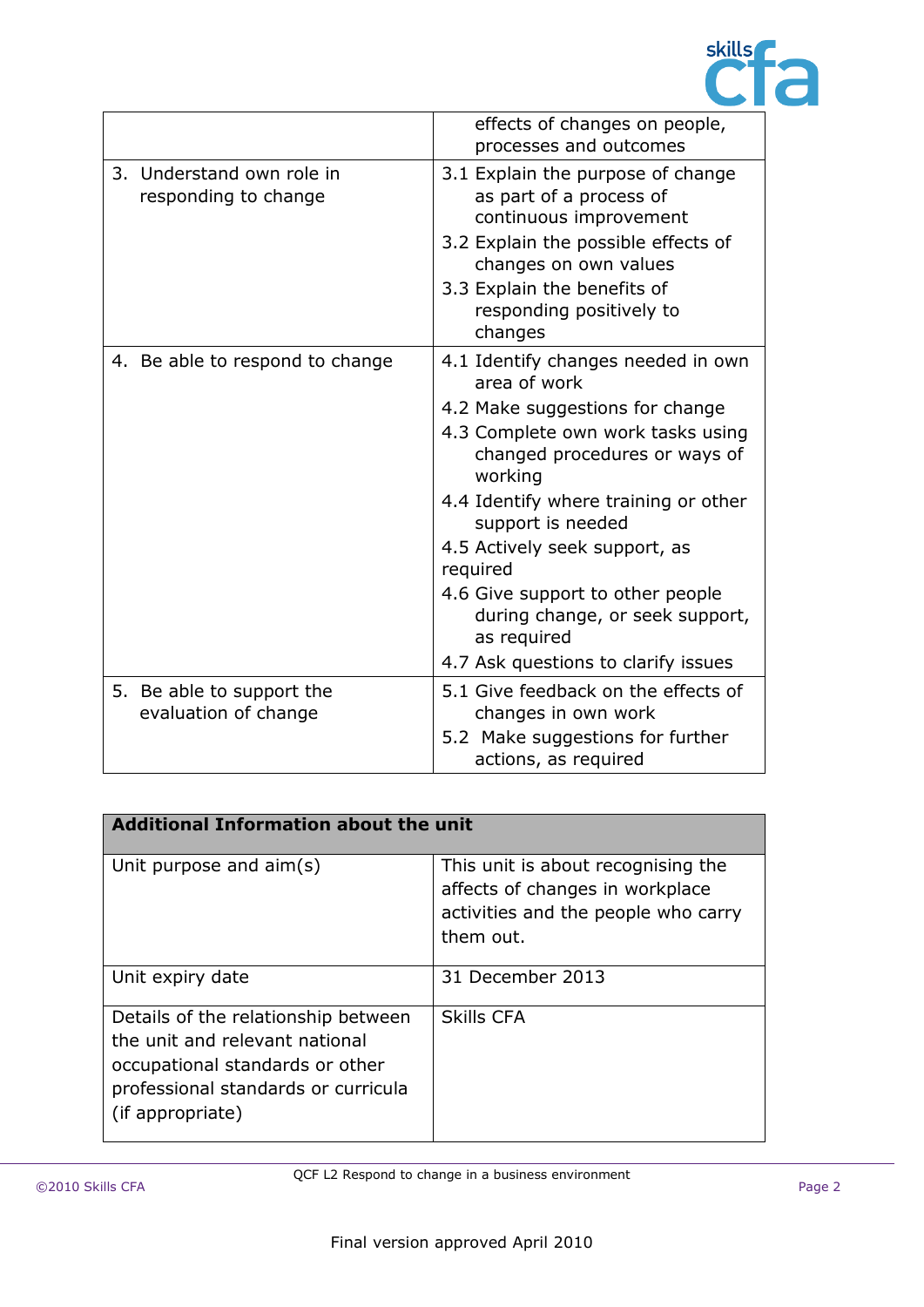

| Assessment requirements or<br>quidance specified by a sector or<br>regulatory body (if appropriate) | <b>Assessment Strategy</b>                                     |
|-----------------------------------------------------------------------------------------------------|----------------------------------------------------------------|
| Support for the unit from an SSC or<br>other appropriate body (if required)                         | <b>Skills CFA</b>                                              |
| Location of the unit within the<br>subject/sector classification system                             | 15. Business, Administration and<br>Law<br>15.2 Administration |
| Name of the organisation<br>submitting the unit                                                     | <b>Skills CFA</b>                                              |
| Availability for use                                                                                | Shared                                                         |
| Unit available from                                                                                 | 1 August 2010                                                  |
| Unit guided learning hours                                                                          | 16                                                             |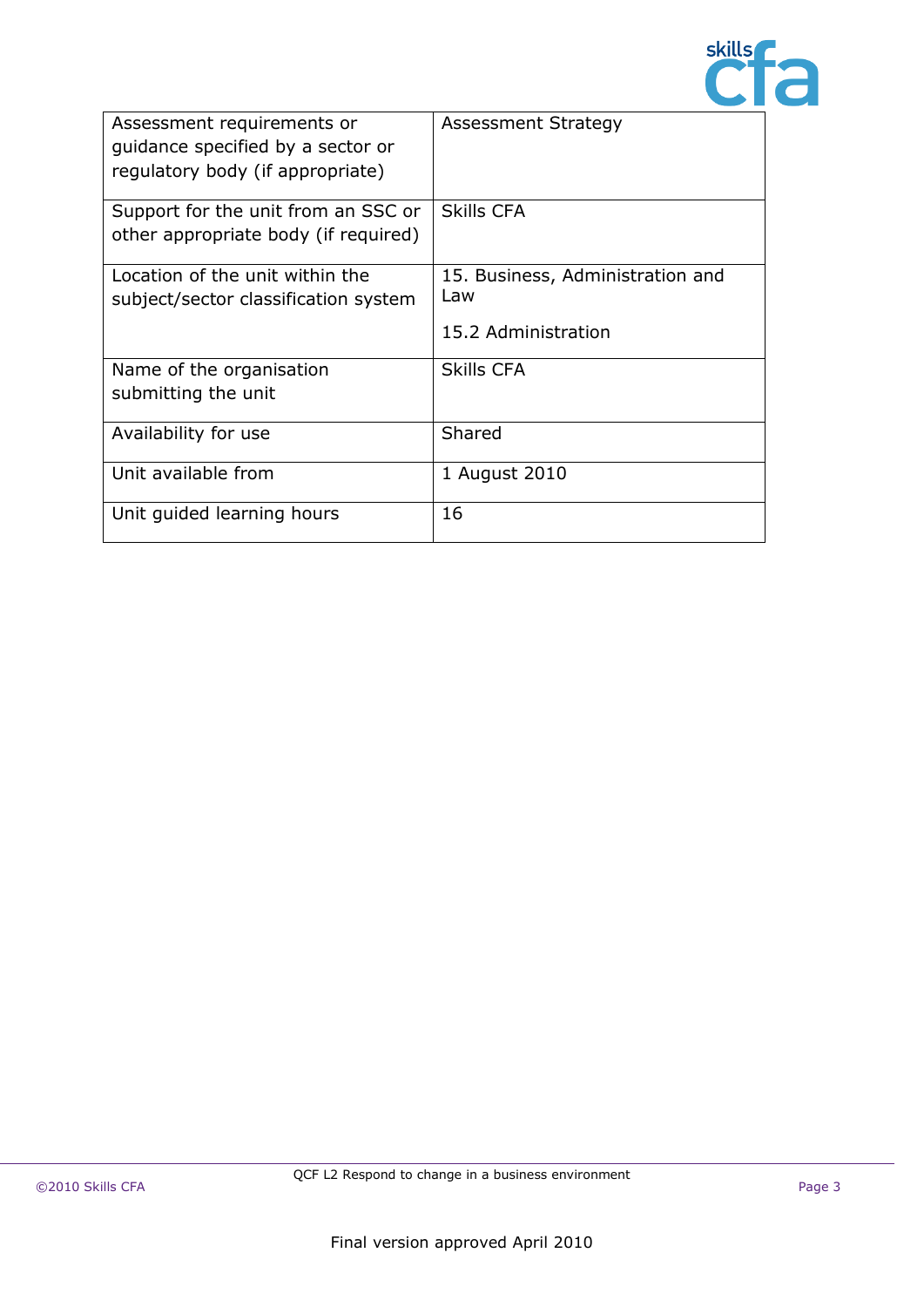

| <b>Title</b>                                                                         |                              | Contribute to innovation in a business environment                                                                                                                                                                                                                                                                                                                                                                                                                                                                                                                                                                                                                                                                                                                                                            |
|--------------------------------------------------------------------------------------|------------------------------|---------------------------------------------------------------------------------------------------------------------------------------------------------------------------------------------------------------------------------------------------------------------------------------------------------------------------------------------------------------------------------------------------------------------------------------------------------------------------------------------------------------------------------------------------------------------------------------------------------------------------------------------------------------------------------------------------------------------------------------------------------------------------------------------------------------|
| <b>Skills CFA Unit</b><br>No.                                                        | Q326                         |                                                                                                                                                                                                                                                                                                                                                                                                                                                                                                                                                                                                                                                                                                                                                                                                               |
| <b>WBA Unit No.</b>                                                                  | A/601/2547                   |                                                                                                                                                                                                                                                                                                                                                                                                                                                                                                                                                                                                                                                                                                                                                                                                               |
| <b>Level</b>                                                                         | 3                            |                                                                                                                                                                                                                                                                                                                                                                                                                                                                                                                                                                                                                                                                                                                                                                                                               |
| <b>Credit Value</b>                                                                  | 4                            |                                                                                                                                                                                                                                                                                                                                                                                                                                                                                                                                                                                                                                                                                                                                                                                                               |
| <b>GLH</b>                                                                           | 30                           |                                                                                                                                                                                                                                                                                                                                                                                                                                                                                                                                                                                                                                                                                                                                                                                                               |
| <b>Learning Outcomes</b>                                                             |                              | <b>Assessment Criteria</b>                                                                                                                                                                                                                                                                                                                                                                                                                                                                                                                                                                                                                                                                                                                                                                                    |
| The learner will                                                                     |                              | The learner can                                                                                                                                                                                                                                                                                                                                                                                                                                                                                                                                                                                                                                                                                                                                                                                               |
| 1. Understand the purpose and<br>benefits of innovation in a<br>business environment |                              | 1.1 Explain the purpose of<br>innovation as a way of staying<br>competitive and offering new<br>solutions<br>1.2 Explain the purpose of<br>questioning existing ways of<br>working in own area of work<br>and assumptions about them                                                                                                                                                                                                                                                                                                                                                                                                                                                                                                                                                                          |
| 2. Understand how to contribute to<br>research, develop and review<br>solutions      | ideas for new approaches and | 2.1 Explain the purpose of<br>reviewing existing working<br>methods, products or services<br>2.2 Explain ways of reviewing<br>existing working methods,<br>products or services<br>2.3 Identify sources of information<br>for new approaches and<br>solutions<br>2.4 Describe ways of collecting<br>information on possible<br>improvements<br>2.5 Explain the purpose of working<br>with others when developing<br>new approaches and solutions<br>2.6 Explain the benefits of working<br>with others when agreeing how<br>to present ideas to decision-<br>makers, and ways of doing so<br>2.7 Explain how to work with others<br>to develop and agree an idea<br>2.8 Explain how to decide when an<br>idea is, or is not possible<br>2.9 Explain the purpose of<br>reviewing and learning from<br>mistakes |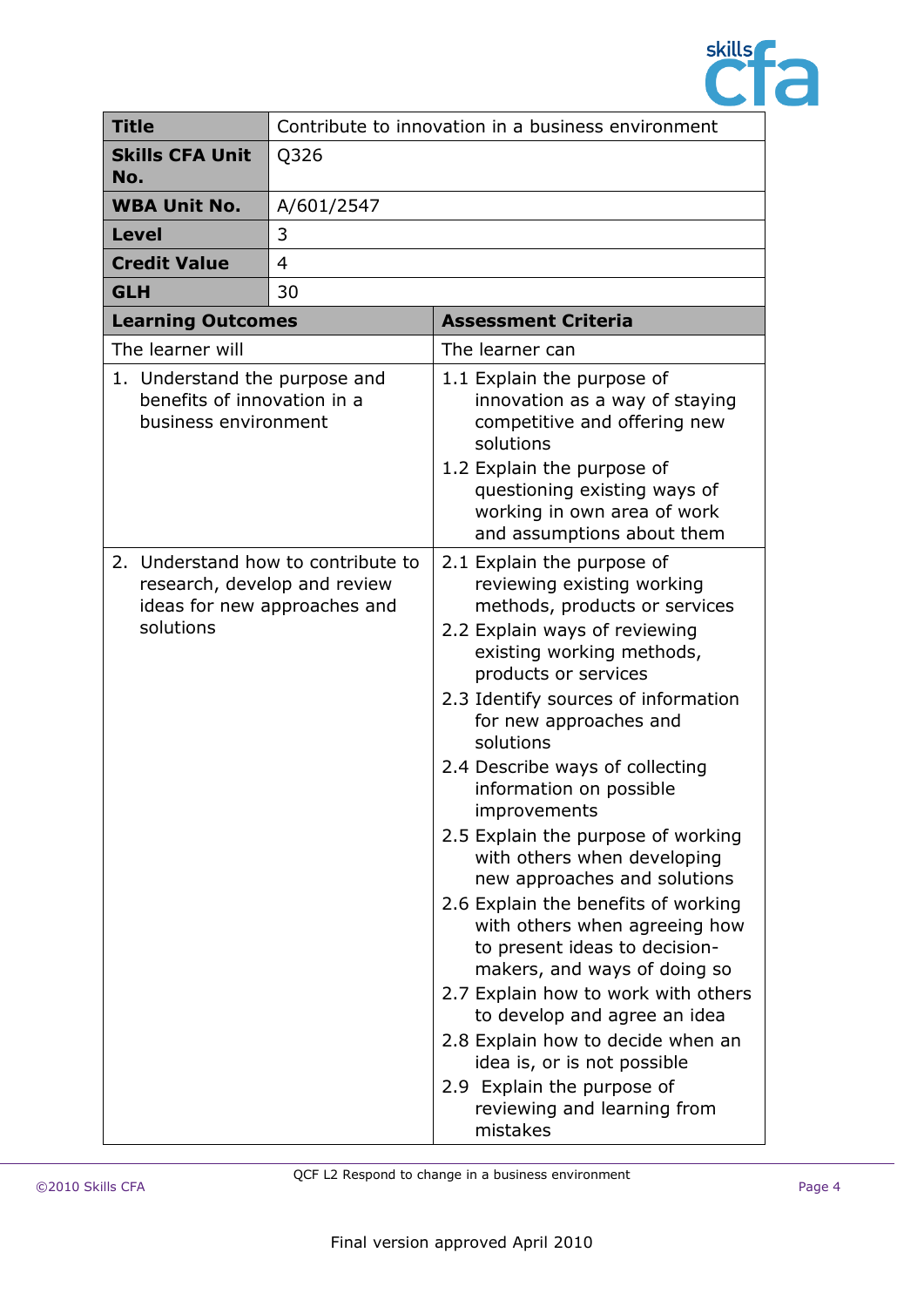

| 3. Understand how to present<br>suggestions for new approaches<br>and solutions            | 3.1 Explain the purpose of selling<br>ideas to decision-makers<br>3.2 Describe how to present and<br>sell suggestions for new<br>approaches and solutions to<br>decision-makers to achieve a<br>positive outcome                                                                                                                                                                                                                                                                                                       |
|--------------------------------------------------------------------------------------------|------------------------------------------------------------------------------------------------------------------------------------------------------------------------------------------------------------------------------------------------------------------------------------------------------------------------------------------------------------------------------------------------------------------------------------------------------------------------------------------------------------------------|
| 4. Be able to contribute to research<br>and develop ideas                                  | 4.1 Question constructively existing<br>ways of working in own area of<br>responsibility<br>4.2 Contribute to researching and<br>identifying possible<br>improvements to working<br>methods, products or services in<br>own area of responsibility<br>4.3 Contribute to the collection of<br>information that can be used to<br>develop ideas for new<br>approaches and solutions<br>4.4 Agree criteria for evaluating<br>ideas including fit with<br>organisational aims and<br>objectives                            |
| 5. Be able to present suggestion<br>for new approaches and<br>solutions                    | 5.1 Present and sell suggestions for<br>new approaches and /or<br>solutions<br>5.2 Communicate risks to others in<br>a suitable format                                                                                                                                                                                                                                                                                                                                                                                 |
| 6. Be able to evaluate, review and<br>make suggestions for new<br>approaches and solutions | 6.1 Contribute to the evaluation of<br>ideas for new approaches and<br>solutions using<br>a) fit with organisational aims<br>and objectives<br>b) other agreed criteria<br>6.2 Evaluate ideas to challenge own<br>assumptions and thinking about<br>ways of working, products or<br>services<br>6.3 Contribute to the selling of ideas<br>to others<br>6.4 Seek feedback on ideas, analyse<br>feedback, and show a<br>willingness to compromise<br>6.5 Contribute to the assessment of<br>idea(s) and decide whether a |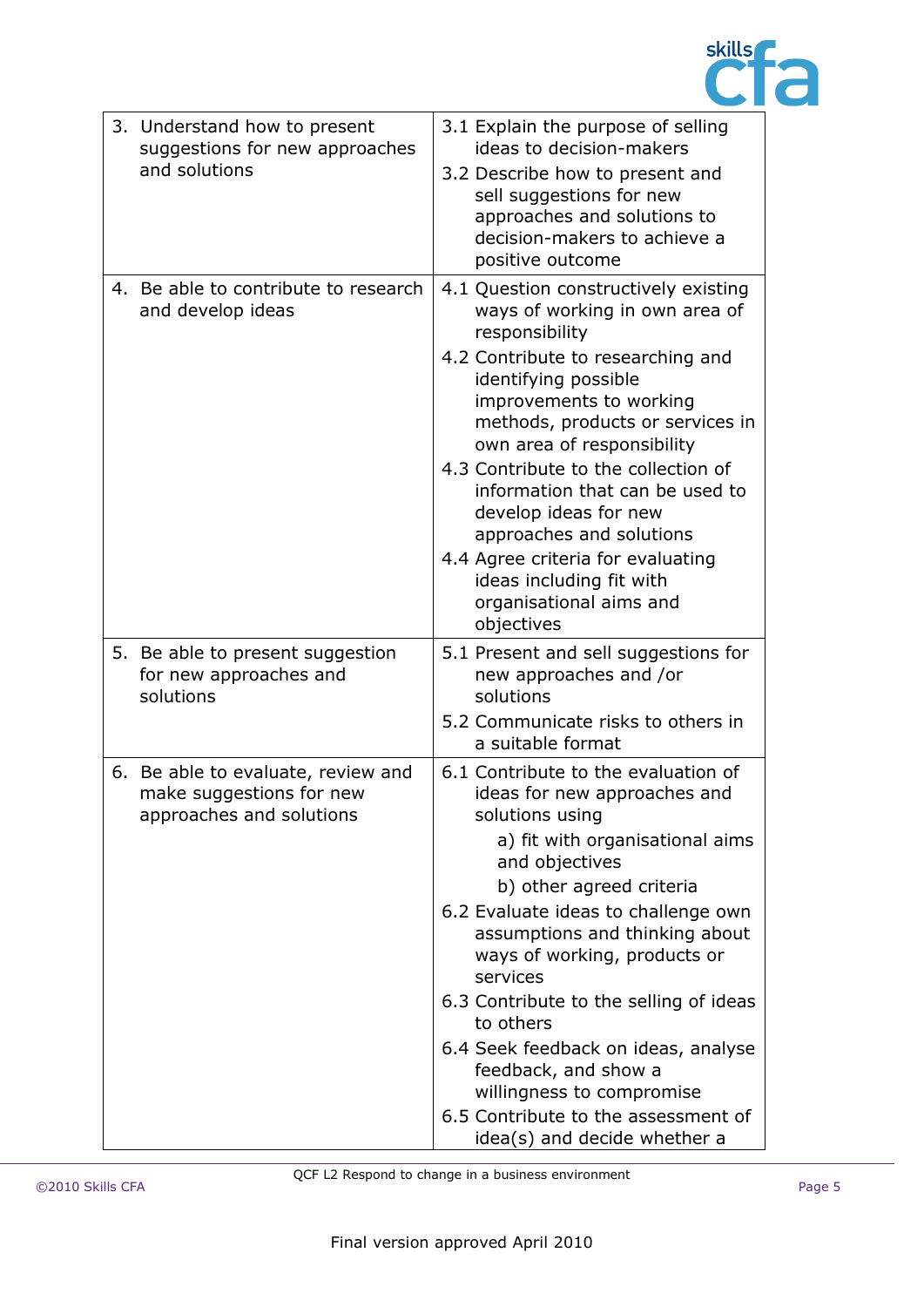

| suggestion for a new approach, |
|--------------------------------|
| solution is possible           |

| <b>Additional Information about the unit</b>                                                                                                                        |                                                                                                                                                                                                                                                                                               |  |
|---------------------------------------------------------------------------------------------------------------------------------------------------------------------|-----------------------------------------------------------------------------------------------------------------------------------------------------------------------------------------------------------------------------------------------------------------------------------------------|--|
| Unit purpose and $\text{aim}(s)$                                                                                                                                    | This unit is about making<br>contributions to improving ways of<br>working, products or services, by<br>questioning, researching and<br>actively developing ideas for new<br>ways of working, products or<br>services which can then be put<br>forward as suggestions to decision-<br>makers. |  |
| Unit expiry date                                                                                                                                                    | 31 December 2013                                                                                                                                                                                                                                                                              |  |
| Details of the relationship between<br>the unit and relevant national<br>occupational standards or other<br>professional standards or curricula<br>(if appropriate) | <b>Skills CFA</b>                                                                                                                                                                                                                                                                             |  |
| Assessment requirements or<br>guidance specified by a sector or<br>regulatory body (if appropriate)                                                                 | <b>Assessment Strategy</b>                                                                                                                                                                                                                                                                    |  |
| Support for the unit from an SSC or<br>other appropriate body (if required)                                                                                         | <b>Skills CFA</b>                                                                                                                                                                                                                                                                             |  |
| Location of the unit within the<br>subject/sector classification system                                                                                             | 15. Business, Administration and<br>Law<br>15.2 Administration                                                                                                                                                                                                                                |  |
| Name of the organisation<br>submitting the unit                                                                                                                     | <b>Skills CFA</b>                                                                                                                                                                                                                                                                             |  |
| Availability for use                                                                                                                                                | Shared                                                                                                                                                                                                                                                                                        |  |
| Unit available from                                                                                                                                                 | 1 August 2010                                                                                                                                                                                                                                                                                 |  |
| Unit guided learning hours                                                                                                                                          | 30                                                                                                                                                                                                                                                                                            |  |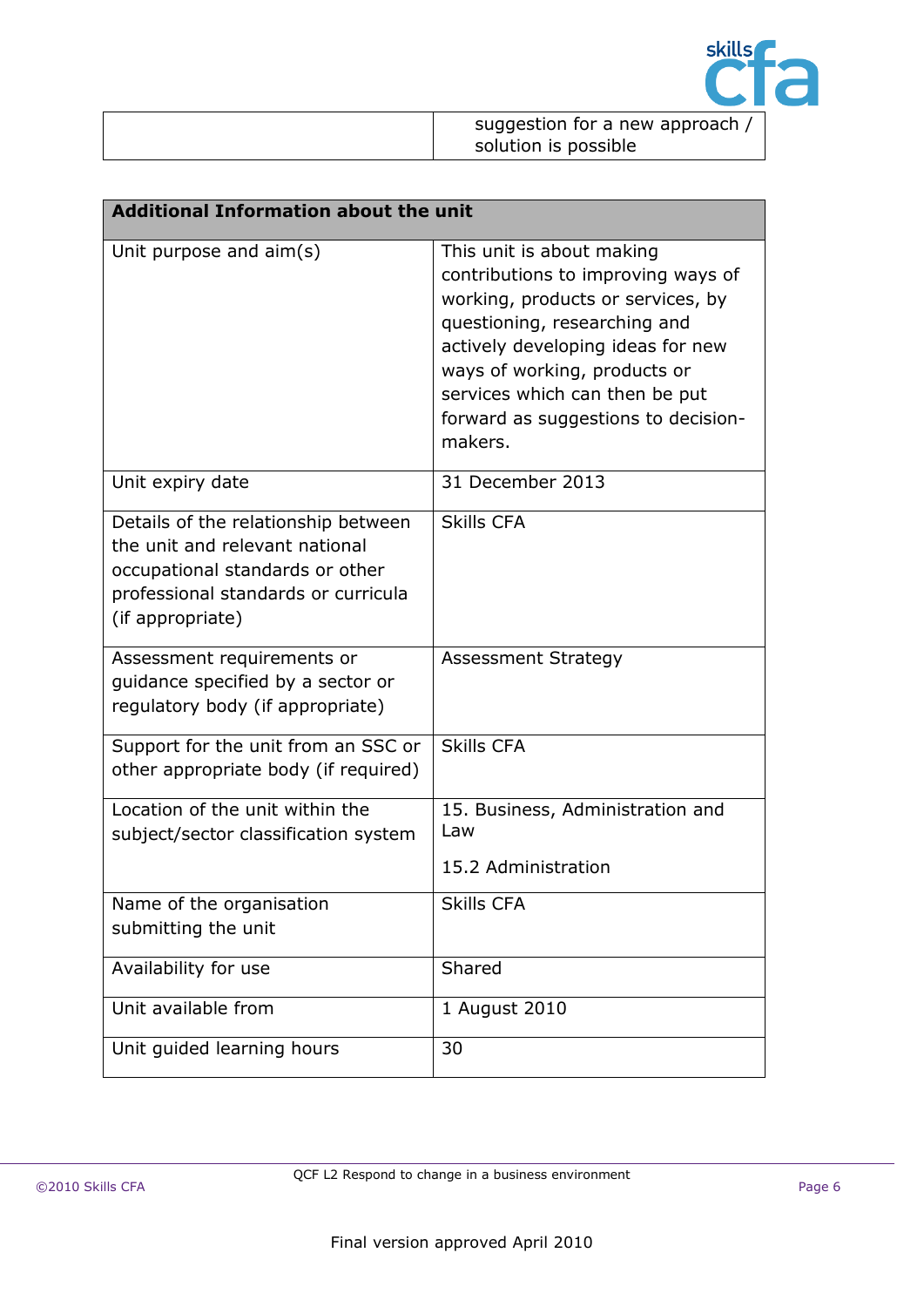

| <b>Title</b>                                                                         | Contribute to innovation in a business environment |                                                                                                                                                                                                                                                                                                                                                                                                                                                                                                                                                                                                                                                                                                                                                                                                                 |
|--------------------------------------------------------------------------------------|----------------------------------------------------|-----------------------------------------------------------------------------------------------------------------------------------------------------------------------------------------------------------------------------------------------------------------------------------------------------------------------------------------------------------------------------------------------------------------------------------------------------------------------------------------------------------------------------------------------------------------------------------------------------------------------------------------------------------------------------------------------------------------------------------------------------------------------------------------------------------------|
| <b>Skills CFA Unit</b><br>No.                                                        | Q418                                               |                                                                                                                                                                                                                                                                                                                                                                                                                                                                                                                                                                                                                                                                                                                                                                                                                 |
| <b>WBA Unit No.</b>                                                                  | K/601/2575                                         |                                                                                                                                                                                                                                                                                                                                                                                                                                                                                                                                                                                                                                                                                                                                                                                                                 |
| <b>Level</b>                                                                         | 4                                                  |                                                                                                                                                                                                                                                                                                                                                                                                                                                                                                                                                                                                                                                                                                                                                                                                                 |
| <b>Credit Value</b>                                                                  | 6                                                  |                                                                                                                                                                                                                                                                                                                                                                                                                                                                                                                                                                                                                                                                                                                                                                                                                 |
| <b>GLH</b>                                                                           | 25                                                 |                                                                                                                                                                                                                                                                                                                                                                                                                                                                                                                                                                                                                                                                                                                                                                                                                 |
| <b>Learning Outcomes</b>                                                             |                                                    | <b>Assessment Criteria</b>                                                                                                                                                                                                                                                                                                                                                                                                                                                                                                                                                                                                                                                                                                                                                                                      |
| The learner will                                                                     |                                                    | The learner can                                                                                                                                                                                                                                                                                                                                                                                                                                                                                                                                                                                                                                                                                                                                                                                                 |
| 1. Understand the purpose and<br>benefits of innovation in a<br>business environment |                                                    | 1.1 Evaluate the purpose of<br>innovation as a way of staying<br>competitive and offering new<br>solutions<br>1.2 Explain the purpose of<br>questioning existing ways of<br>working and assumptions about<br>them                                                                                                                                                                                                                                                                                                                                                                                                                                                                                                                                                                                               |
| 2. Understand how to research,<br>develop and review ideas for                       | new approaches and solutions                       | 2.1 Explain the purpose of<br>reviewing existing products and<br>services, and ways of doing so<br>2.2 Evaluate ways of reviewing<br>existing products and services<br>2.3 Identify sources of information<br>for new approaches and<br>solutions<br>2.4 Describe ways of collecting<br>information on possible<br>improvements<br>2.5 Explain the purpose of working<br>with others when developing<br>new approaches and solutions<br>2.6 Explain the purpose and<br>benefits of working with others<br>when agreeing how to present<br>ideas to decision-makers<br>2.7 Evaluate how to work with<br>others to develop and agree an<br>idea<br>2.8 Explain the purpose and<br>benefits of acknowledging<br>contributions made by others<br>2.9 Explain how to evaluate ideas,<br>including cost / benefit and |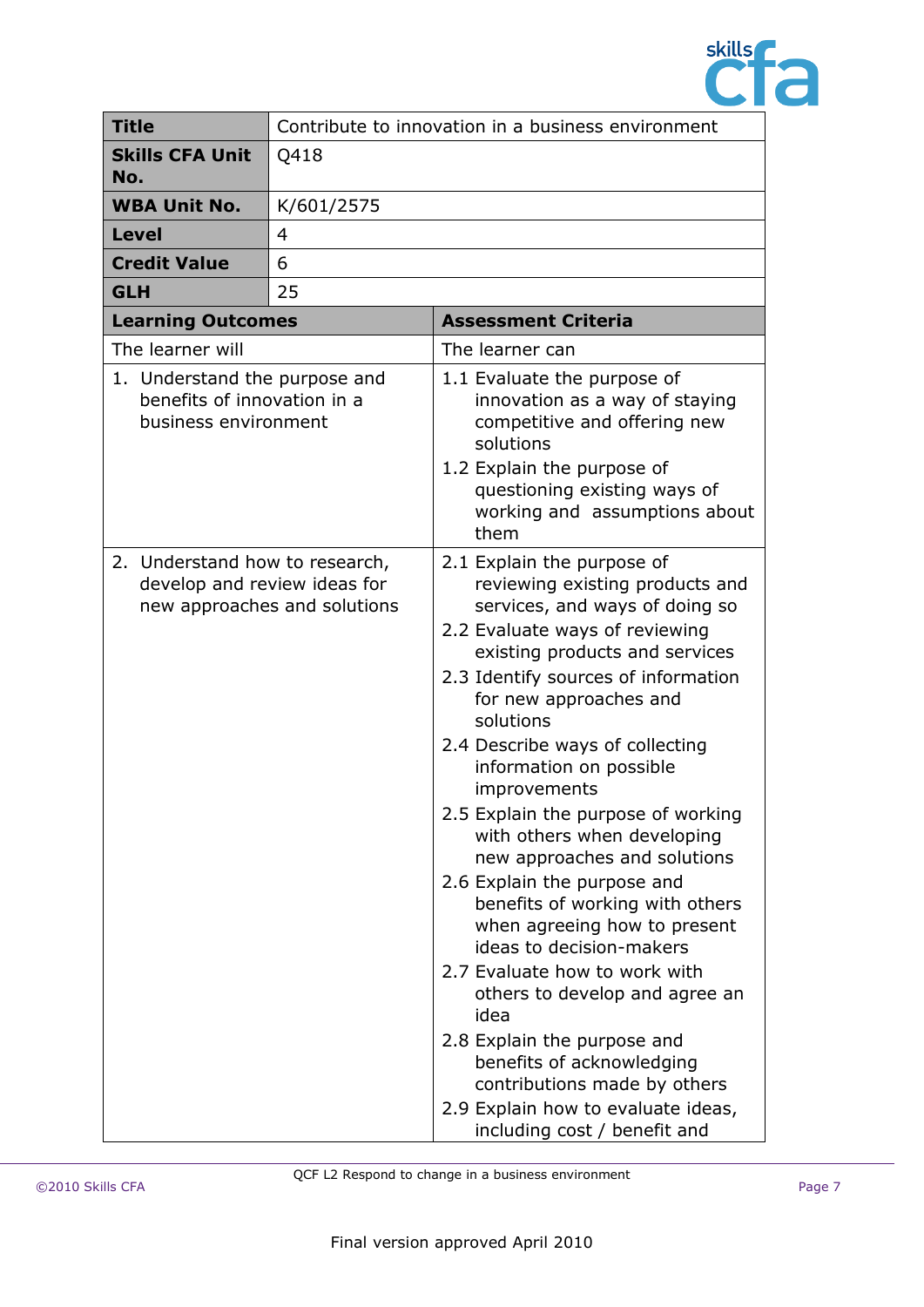

|                                                                                | impact analysis                                                                                                                                |
|--------------------------------------------------------------------------------|------------------------------------------------------------------------------------------------------------------------------------------------|
|                                                                                | 2.10 Explain how to question                                                                                                                   |
|                                                                                | assumptions to develop<br>concepts and propositions                                                                                            |
|                                                                                | 2.11 Explain the purpose of                                                                                                                    |
|                                                                                | reviewing and learning from                                                                                                                    |
|                                                                                | mistakes                                                                                                                                       |
| 3. Understand how to present<br>suggestions for new approaches                 | 3.1 Explain the purpose of selling<br>ideas to decision-makers                                                                                 |
| and solutions                                                                  | 3.2 Analyse how to present and sell<br>suggestions for new approaches<br>and solutions to decision-<br>makers to achieve a positive<br>outcome |
|                                                                                | 3.3 Explain the purpose of risk<br>analysis                                                                                                    |
|                                                                                | 3.4 Explain when it is appropriate to<br>take 'acceptable' risks                                                                               |
|                                                                                | 3.5 Evaluate the purpose and<br>benefits of accepting feedback                                                                                 |
|                                                                                | 3.6 Explain how to develop and<br>document proposals for change                                                                                |
| 4. Be able to research and develop<br>ideas for new approaches and<br>solution | 4.1 Question constructively existing<br>ways of working in own area of<br>responsibility                                                       |
|                                                                                | 4.2 Research and identify possible<br>improvements to working<br>methods, services or products in<br>own area of responsibility                |
|                                                                                | 4.3 Collect information that can be<br>used to develop ideas for new<br>approaches and solutions                                               |
|                                                                                | 4.4 Carry out a risk analysis                                                                                                                  |
|                                                                                | 4.5 Agree criteria for evaluating<br>ideas including fit with<br>organisational aims and<br>objectives                                         |
| 5. Be able to present suggestions<br>for new approaches and<br>solutions       | 5.1 Put forward a formal proposal of<br>new approaches and / or<br>solutions                                                                   |
|                                                                                | 5.2 Communicate risks to others in<br>a suitable format                                                                                        |
| 6. Be able to evaluate, review and<br>make suggestions for new                 | 6.1 Identify the cost and benefits of<br>new ideas to include                                                                                  |
| approaches and solutions                                                       | a) resources required                                                                                                                          |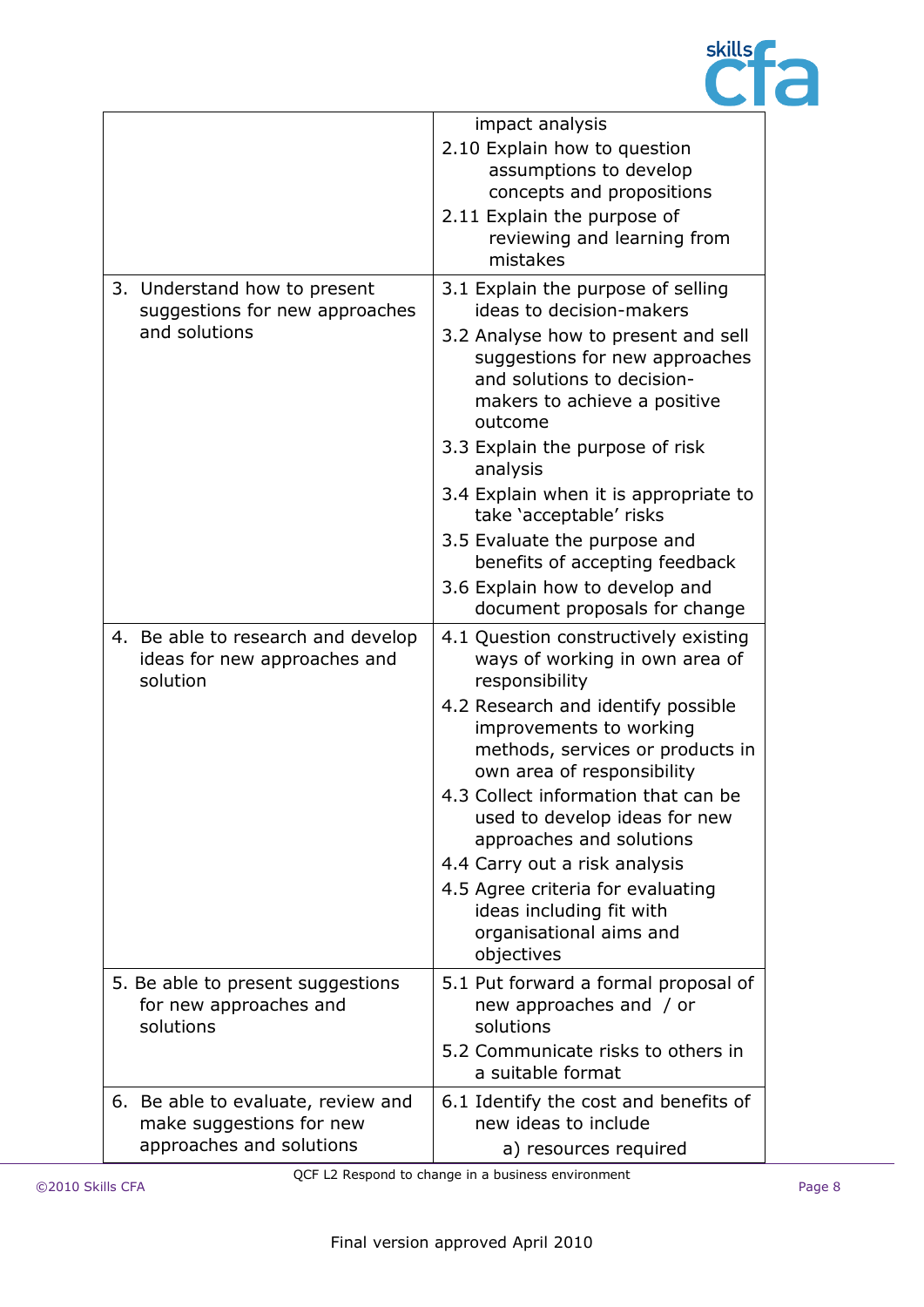

| b) assessment of impact on<br>others                                                                |
|-----------------------------------------------------------------------------------------------------|
| 6.2 Evaluate ideas for new                                                                          |
| approaches and solutions using                                                                      |
| a) fit with organisational aims<br>and objectives                                                   |
| b) other agreed criteria                                                                            |
| 6.3 Evaluate ideas to challenge own<br>assumptions and thinking about<br>ways of working            |
| 6.4 Put forward a formal proposal to<br>persuade decision-makers of the<br>benefits of your idea(s) |
| 6.5 Communicate and sell ideas to<br>others                                                         |
| 6.6 Seek feedback on ideas, analyse<br>feedback, and show a<br>willingness to adapt                 |
| 6.7 Assess idea(s) and decide<br>whether a suggestion for a new<br>approach / solution is possible  |

| <b>Additional Information about the unit</b>                                                                                                                        |                                                                                                           |  |
|---------------------------------------------------------------------------------------------------------------------------------------------------------------------|-----------------------------------------------------------------------------------------------------------|--|
| Unit purpose and $\text{aim}(s)$                                                                                                                                    | This unit is about identifying and<br>evaluating new ideas for innovation<br>in the business environment. |  |
| Unit expiry date                                                                                                                                                    | 31 December 2013                                                                                          |  |
| Details of the relationship between<br>the unit and relevant national<br>occupational standards or other<br>professional standards or curricula<br>(if appropriate) | Skills CFA                                                                                                |  |
| Assessment requirements or<br>guidance specified by a sector or<br>regulatory body (if appropriate)                                                                 | <b>Assessment Strategy</b>                                                                                |  |
| Support for the unit from an SSC or<br>other appropriate body (if required)                                                                                         | <b>Skills CFA</b>                                                                                         |  |
| Location of the unit within the<br>subject/sector classification system                                                                                             | 15. Business, Administration and<br>Law                                                                   |  |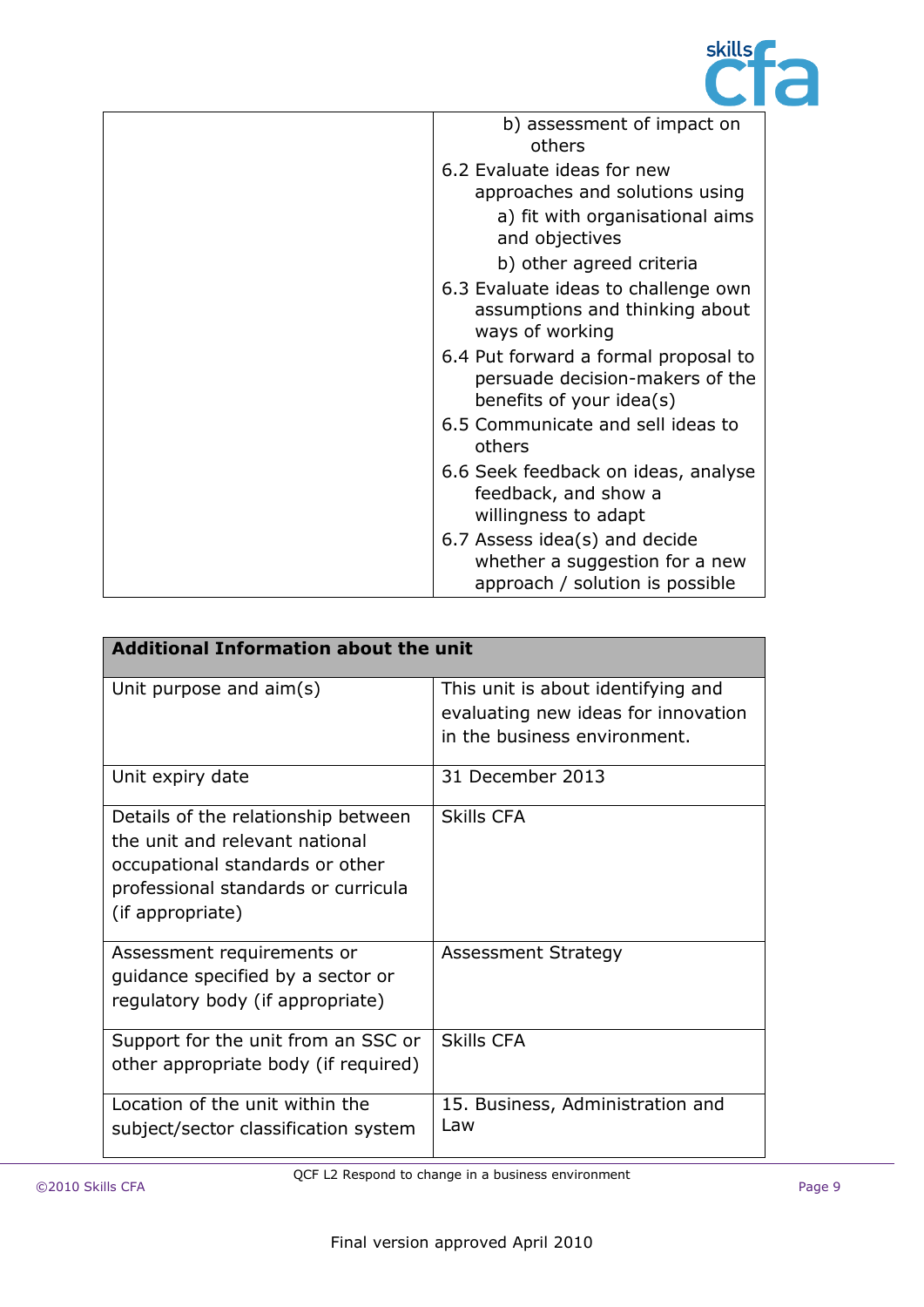

|                                                 | 15.2 Administration |
|-------------------------------------------------|---------------------|
| Name of the organisation<br>submitting the unit | <b>Skills CFA</b>   |
| Availability for use                            | Shared              |
| Unit available from                             | 1 August 2010       |
| Unit guided learning hours                      | 25                  |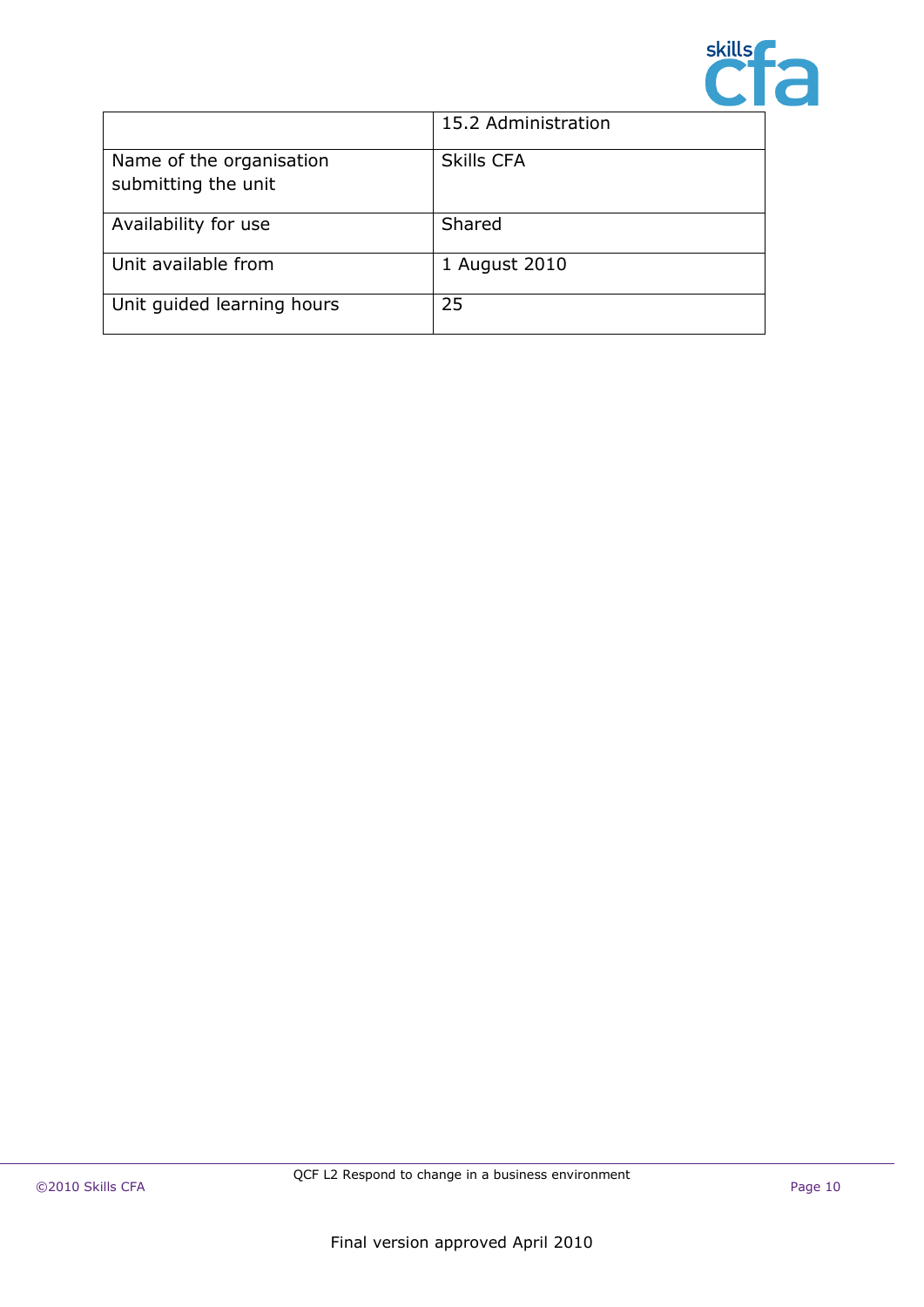

|                                                                             | <b>Title</b>                                                                    | Plan change for a team           |                                                                                                                                                                                                                                                                                                                                                                                                                                        |  |  |
|-----------------------------------------------------------------------------|---------------------------------------------------------------------------------|----------------------------------|----------------------------------------------------------------------------------------------------------------------------------------------------------------------------------------------------------------------------------------------------------------------------------------------------------------------------------------------------------------------------------------------------------------------------------------|--|--|
| No.                                                                         | <b>Skills CFA Unit</b>                                                          | Q419                             |                                                                                                                                                                                                                                                                                                                                                                                                                                        |  |  |
|                                                                             | <b>WBA Unit No.</b>                                                             | M/601/2576                       |                                                                                                                                                                                                                                                                                                                                                                                                                                        |  |  |
|                                                                             | <b>Level</b>                                                                    | $\overline{4}$                   |                                                                                                                                                                                                                                                                                                                                                                                                                                        |  |  |
|                                                                             | <b>Credit Value</b>                                                             | 6                                |                                                                                                                                                                                                                                                                                                                                                                                                                                        |  |  |
| <b>GLH</b>                                                                  |                                                                                 | 22                               |                                                                                                                                                                                                                                                                                                                                                                                                                                        |  |  |
|                                                                             | <b>Learning Outcomes</b>                                                        |                                  | <b>Assessment Criteria</b>                                                                                                                                                                                                                                                                                                                                                                                                             |  |  |
|                                                                             | The learner will                                                                |                                  | The learner can                                                                                                                                                                                                                                                                                                                                                                                                                        |  |  |
|                                                                             | 1. Understand the purpose and<br>value of planning change                       |                                  | 1.1 Explain the purpose and<br>benefits of planning change for<br>a team to organisations,<br>individuals and a team                                                                                                                                                                                                                                                                                                                   |  |  |
| 2. Understand the role of the team<br>and individuals in planning<br>change |                                                                                 |                                  | 2.1 Explain the purpose and<br>benefits of engaging the team<br>and individuals in planning<br>change<br>2.2 Explain the purpose and<br>benefits of encouraging the<br>team and individuals to feel that<br>they are making contributions to<br>planning change<br>2.3 Explain the purpose and<br>benefits of using a team and<br>individuals to challenge ways of<br>working constructively and<br>creatively when planning<br>change |  |  |
|                                                                             | 3. Understand the purpose and<br>value of communication when<br>planning change |                                  | 3.1 Explain the purpose and<br>benefits of having goals for<br>changes in a team and<br>communicating them to those<br>involved<br>3.2 Explain the purpose and<br>benefits of making sure<br>decision-makers are committed<br>to planned changes                                                                                                                                                                                       |  |  |
|                                                                             | 4. Understand the purpose and<br>with problems when planning<br>change          | value of negotiation and dealing | 4.1 Explain the purpose and<br>benefits of being adaptable<br>during change planning and the<br>change process<br>4.2 Explain the purpose and<br>benefits of being able to<br>renegotiate plans for changes                                                                                                                                                                                                                            |  |  |

QCF L2 Respond to change in a business environment ©2010 Skills CFA Page 11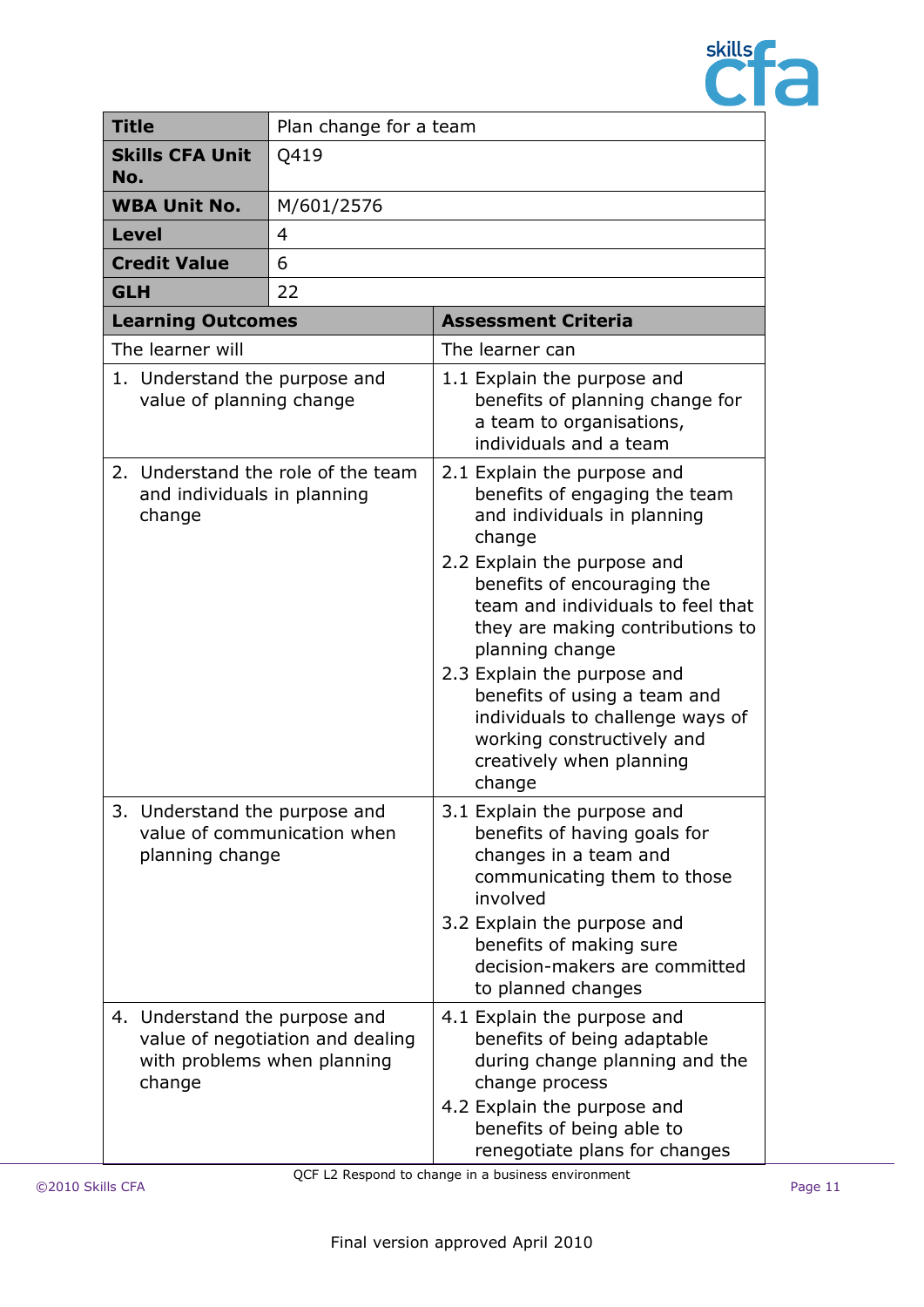

|                                                                              | 4.3 Analyse the types of problems<br>and risks that may occur while<br>planning change<br>4.4 Explain ways of responding to<br>problems while planning change<br>4.5 Explain the purpose and<br>benefits of dealing with<br>problems when planning change                                                                        |
|------------------------------------------------------------------------------|----------------------------------------------------------------------------------------------------------------------------------------------------------------------------------------------------------------------------------------------------------------------------------------------------------------------------------|
| 5. Be able to identify and develop<br>opportunities for change for a<br>team | 5.1 Recognise opportunities for<br>change for a team<br>5.2 Review options for change in<br>terms of the constraints, risks,<br>benefits, costs and implications<br>for a team<br>5.3 Identify the risks and benefits<br>for a team associated with<br>options for change<br>5.4 Persuade the team to commit<br>itself to change |
| 6. Be able to plan change for a<br>team                                      | 6.1 Encourage individuals and the<br>team to challenge existing ways<br>of working and put forward new<br>ideas<br>6.2 Plan change for a team<br>identifying vision, goals,<br>objectives, timescales and<br>resources<br>6.3 Agree plans for change with<br>relevant decision-makers, as<br>required                            |

| <b>Additional Information about the unit</b>                                                                                                    |                                                                                                                                                             |  |  |
|-------------------------------------------------------------------------------------------------------------------------------------------------|-------------------------------------------------------------------------------------------------------------------------------------------------------------|--|--|
| Unit purpose and aim(s)                                                                                                                         | This unit is about planning changes<br>across teams in a department or<br>part of an organisation at the level<br>of a departmental manager or<br>director. |  |  |
| Unit expiry date                                                                                                                                | 31 December 2013                                                                                                                                            |  |  |
| Details of the relationship between<br>the unit and relevant national<br>occupational standards or other<br>professional standards or curricula | <b>Skills CFA</b>                                                                                                                                           |  |  |

QCF L2 Respond to change in a business environment ©2010 Skills CFA Page 12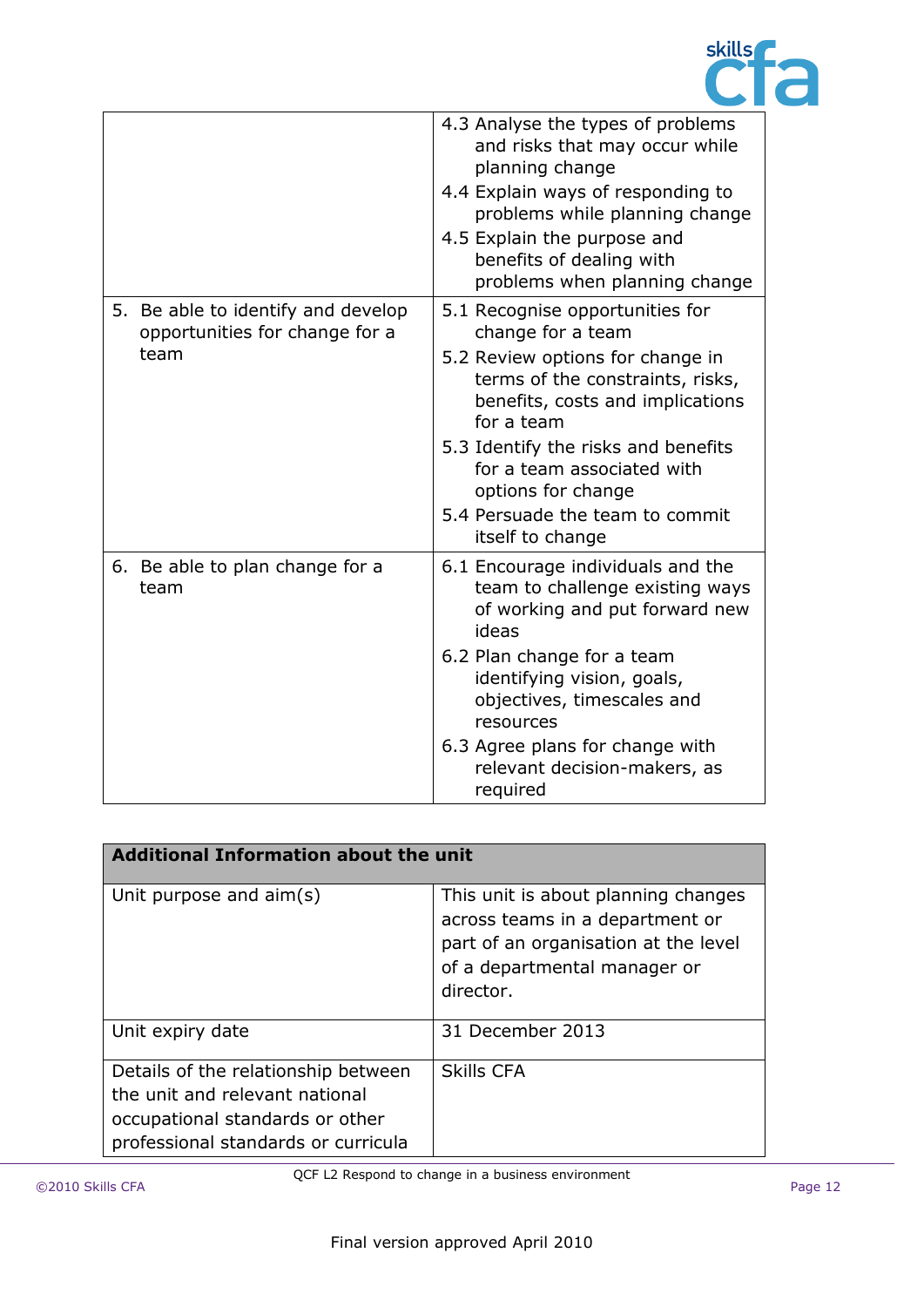

| (if appropriate)                                                                                    |                                                                |
|-----------------------------------------------------------------------------------------------------|----------------------------------------------------------------|
| Assessment requirements or<br>quidance specified by a sector or<br>regulatory body (if appropriate) | <b>Assessment Strategy</b>                                     |
| Support for the unit from an SSC or<br>other appropriate body (if required)                         | <b>Skills CFA</b>                                              |
| Location of the unit within the<br>subject/sector classification system                             | 15. Business, Administration and<br>Law<br>15.2 Administration |
| Name of the organisation<br>submitting the unit                                                     | <b>Skills CFA</b>                                              |
| Availability for use                                                                                | Shared                                                         |
| Unit available from                                                                                 | 1 August 2010                                                  |
| Unit guided learning hours                                                                          | 22                                                             |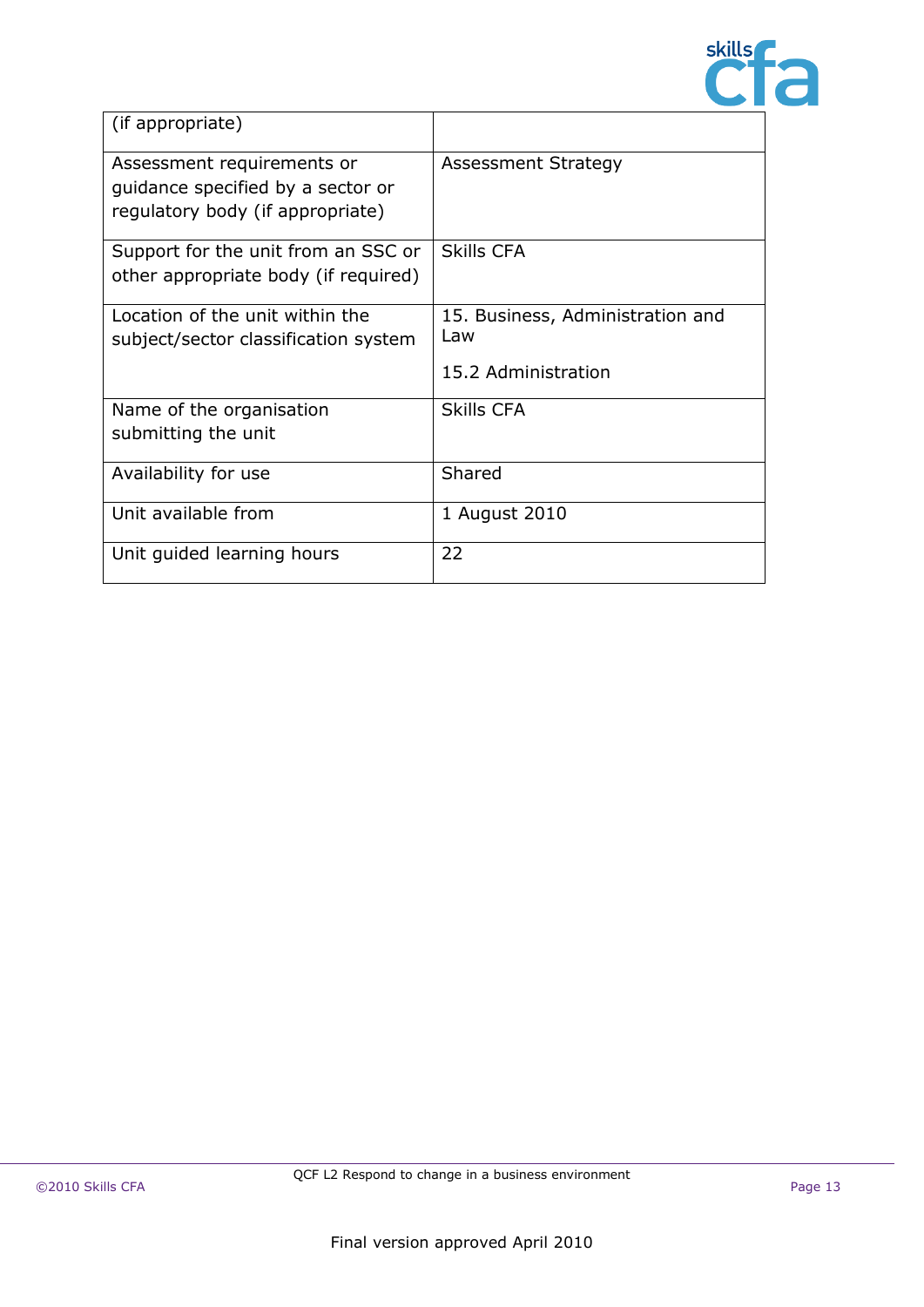

|                                                                                 | <b>Title</b>                                         | Implement, monitor and review change |                                                                                                                                                                                                                                                                                                                                                                                                                                                                              |  |
|---------------------------------------------------------------------------------|------------------------------------------------------|--------------------------------------|------------------------------------------------------------------------------------------------------------------------------------------------------------------------------------------------------------------------------------------------------------------------------------------------------------------------------------------------------------------------------------------------------------------------------------------------------------------------------|--|
| No.                                                                             | <b>Skills CFA Unit</b>                               | Q504                                 |                                                                                                                                                                                                                                                                                                                                                                                                                                                                              |  |
|                                                                                 | <b>WBA Unit No.</b>                                  | K/601/2589                           |                                                                                                                                                                                                                                                                                                                                                                                                                                                                              |  |
|                                                                                 | <b>Level</b>                                         | 5                                    |                                                                                                                                                                                                                                                                                                                                                                                                                                                                              |  |
|                                                                                 | <b>Credit Value</b>                                  | 6                                    |                                                                                                                                                                                                                                                                                                                                                                                                                                                                              |  |
| <b>GLH</b>                                                                      |                                                      | 20                                   |                                                                                                                                                                                                                                                                                                                                                                                                                                                                              |  |
|                                                                                 | <b>Learning Outcomes</b>                             |                                      | <b>Assessment Criteria</b>                                                                                                                                                                                                                                                                                                                                                                                                                                                   |  |
|                                                                                 | The learner will                                     |                                      | The learner can                                                                                                                                                                                                                                                                                                                                                                                                                                                              |  |
| 1. Understand the purpose and<br>benefits of implementing change                |                                                      |                                      | 1.1 Explain the purpose and<br>benefits of implementing change<br>for organisations, individuals<br>and a team                                                                                                                                                                                                                                                                                                                                                               |  |
| 2. Understand the role of the team<br>and individuals in implementing<br>change |                                                      |                                      | 2.1 Explain the purpose and<br>benefits of engaging teams and<br>individuals in implementing<br>change<br>2.2 Explain the purpose and<br>benefits of encouraging teams<br>and individuals to feel that they<br>are making contributions to<br>implementing change<br>2.3 Evaluate the impact of<br>implementing change on an<br>organisation, the team and<br>individuals<br>2.4 Explain how to manage the<br>impact of implementing change<br>to achieve a positive outcome |  |
|                                                                                 | implementing change                                  | 3. Understand the implications of    | 3.1 Explain how to evaluate options<br>for implementing change<br>3.2 Explain and evaluate the<br>constraints on implementing<br>change<br>3.3 Analyse the implications of<br>change on the organisation<br>3.4 Explain how to assess risks and<br>benefits with those involved<br>during the change process                                                                                                                                                                 |  |
|                                                                                 | 4. Understand the purpose and<br>implementing change | benefits of communication when       | 4.1 Explain the purpose and<br>benefits of communication with<br>all involved when implementing<br>change                                                                                                                                                                                                                                                                                                                                                                    |  |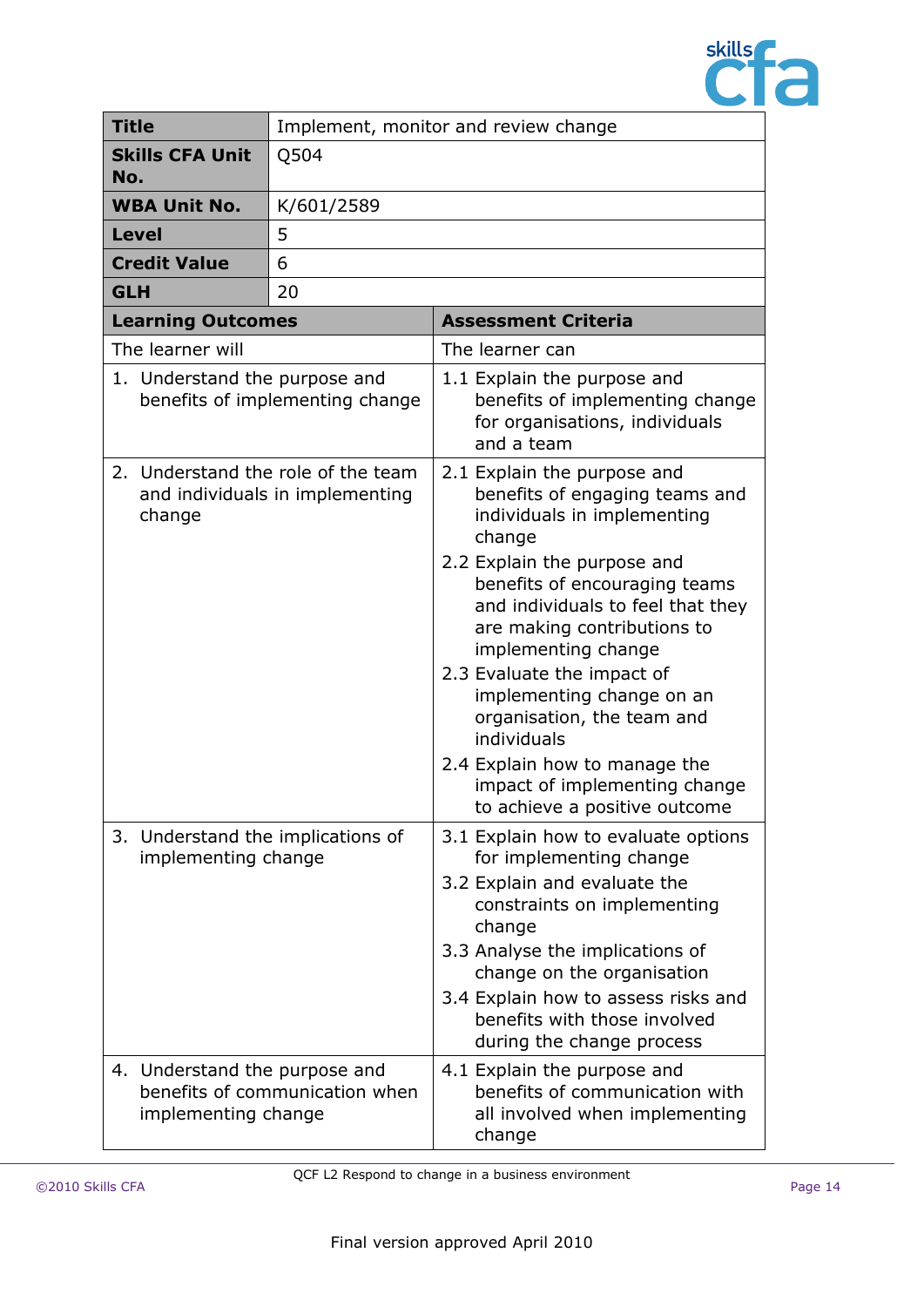

|    |                                                                                                                   | 4.2 Explain the purpose and<br>benefits of making sure all those<br>involved in change remain<br>committed when implementing<br>change                                                                                                                                                                                                                                                        |
|----|-------------------------------------------------------------------------------------------------------------------|-----------------------------------------------------------------------------------------------------------------------------------------------------------------------------------------------------------------------------------------------------------------------------------------------------------------------------------------------------------------------------------------------|
|    | 5. Understand the purpose and<br>benefits of negotiation and<br>dealing with problems when<br>implementing change | 5.1 Explain the purpose and<br>benefits of being adaptable<br>during a change process<br>5.2 Analyse the types of problems<br>that may occur during the<br>implementation of change<br>5.3 Explain ways of responding to<br>problems during the<br>implementation of change<br>5.4 Explain the purpose and<br>benefits of dealing with<br>problems during the<br>implementation of change     |
|    | 6. Know how to monitor and<br>review change and understand<br>the purpose and benefits of<br>doing so             | 6.1 Explain ways of monitoring and<br>reviewing change<br>6.2 Explain the purpose and<br>benefits of monitoring and<br>reviewing change<br>6.3 Analyse ways of making use of<br>the outcomes of reviewing<br>6.4 Explain the purpose and<br>benefits of giving feedback to<br>those who have been involved<br>in the change process                                                           |
|    | 7. Be able to implement change for<br>a team                                                                      | 7.1 Communicate plans for change<br>clearly and logically<br>7.2 Encourage team members to<br>contribute to plans for change<br>7.3 Implement change with those<br>involved in the change,<br>providing information, support<br>and motivation to those affected<br>7.4 Adapt and negotiate<br>amendments to plans for<br>change<br>7.5 Identify and solve, or refer<br>problems, as required |
| 8. | Be able to monitor and review<br>change                                                                           | 8.1 Monitor the effects of change<br>with those involved in the<br>change                                                                                                                                                                                                                                                                                                                     |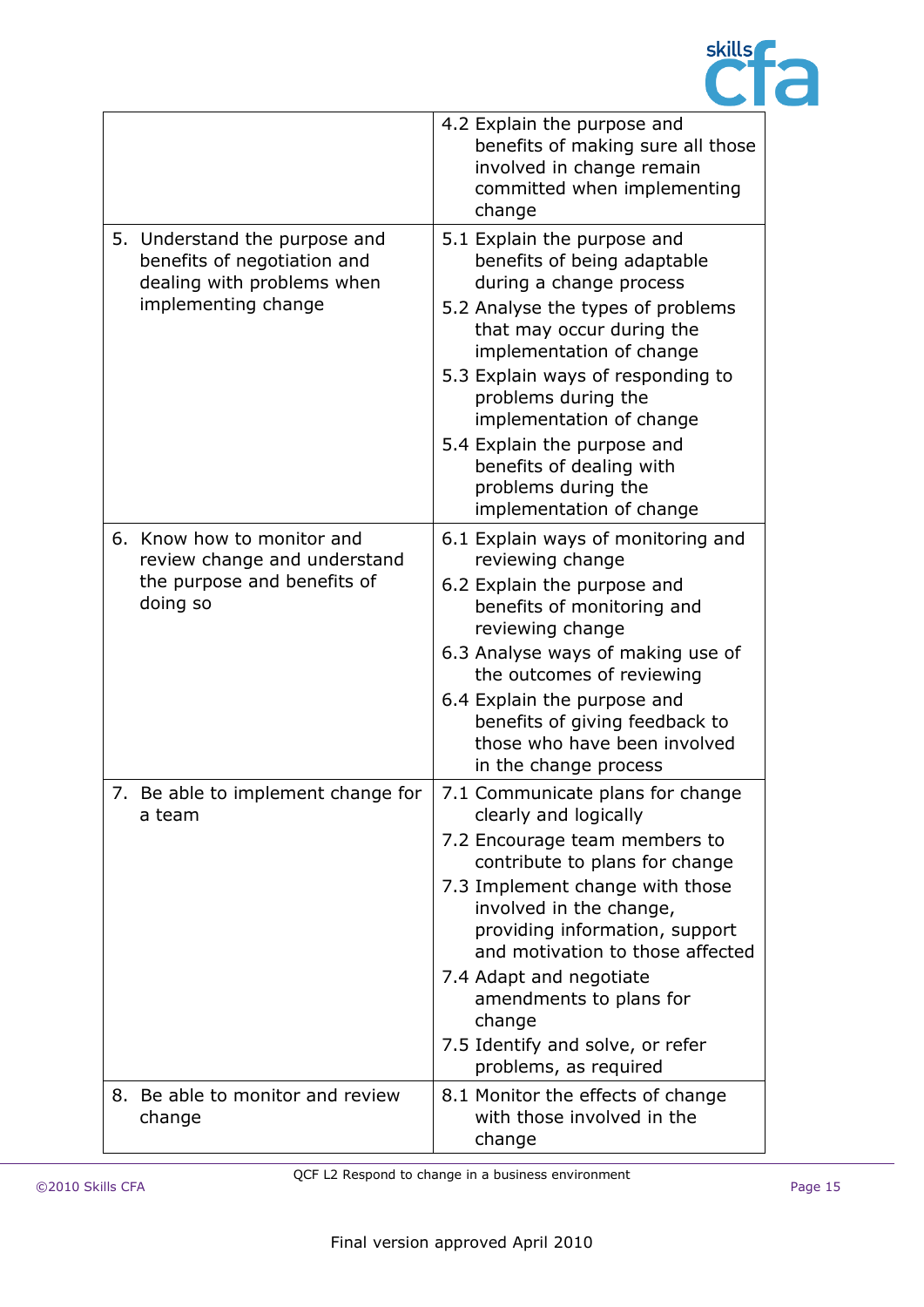

| 8.2 Review the effects of change<br>with those involved in the |
|----------------------------------------------------------------|
| change                                                         |
| 8.3 Provide feedback to those<br>involved in change            |
| 8.4 Use feedback to agree further<br>changes if required       |

| <b>Additional Information about the unit</b>                                                                                                                        |                                                                                                                                     |  |
|---------------------------------------------------------------------------------------------------------------------------------------------------------------------|-------------------------------------------------------------------------------------------------------------------------------------|--|
| Unit purpose and aim(s)                                                                                                                                             | This unit is about implementing<br>change and evaluating the effects of<br>change with all those involved in<br>the change process. |  |
| Unit expiry date                                                                                                                                                    | 31 December 2013                                                                                                                    |  |
| Details of the relationship between<br>the unit and relevant national<br>occupational standards or other<br>professional standards or curricula<br>(if appropriate) | <b>Skills CFA</b>                                                                                                                   |  |
| Assessment requirements or<br>quidance specified by a sector or<br>regulatory body (if appropriate)                                                                 | <b>Assessment Strategy</b>                                                                                                          |  |
| Support for the unit from an SSC or<br>other appropriate body (if required)                                                                                         | <b>Skills CFA</b>                                                                                                                   |  |
| Location of the unit within the<br>subject/sector classification system                                                                                             | 15. Business, Administration and<br>Law<br>15.2 Administration                                                                      |  |
| Name of the organisation<br>submitting the unit                                                                                                                     | <b>Skills CFA</b>                                                                                                                   |  |
| Availability for use                                                                                                                                                | Shared                                                                                                                              |  |
| Unit available from                                                                                                                                                 | 1 August 2010                                                                                                                       |  |
| Unit guided learning hours                                                                                                                                          | 20                                                                                                                                  |  |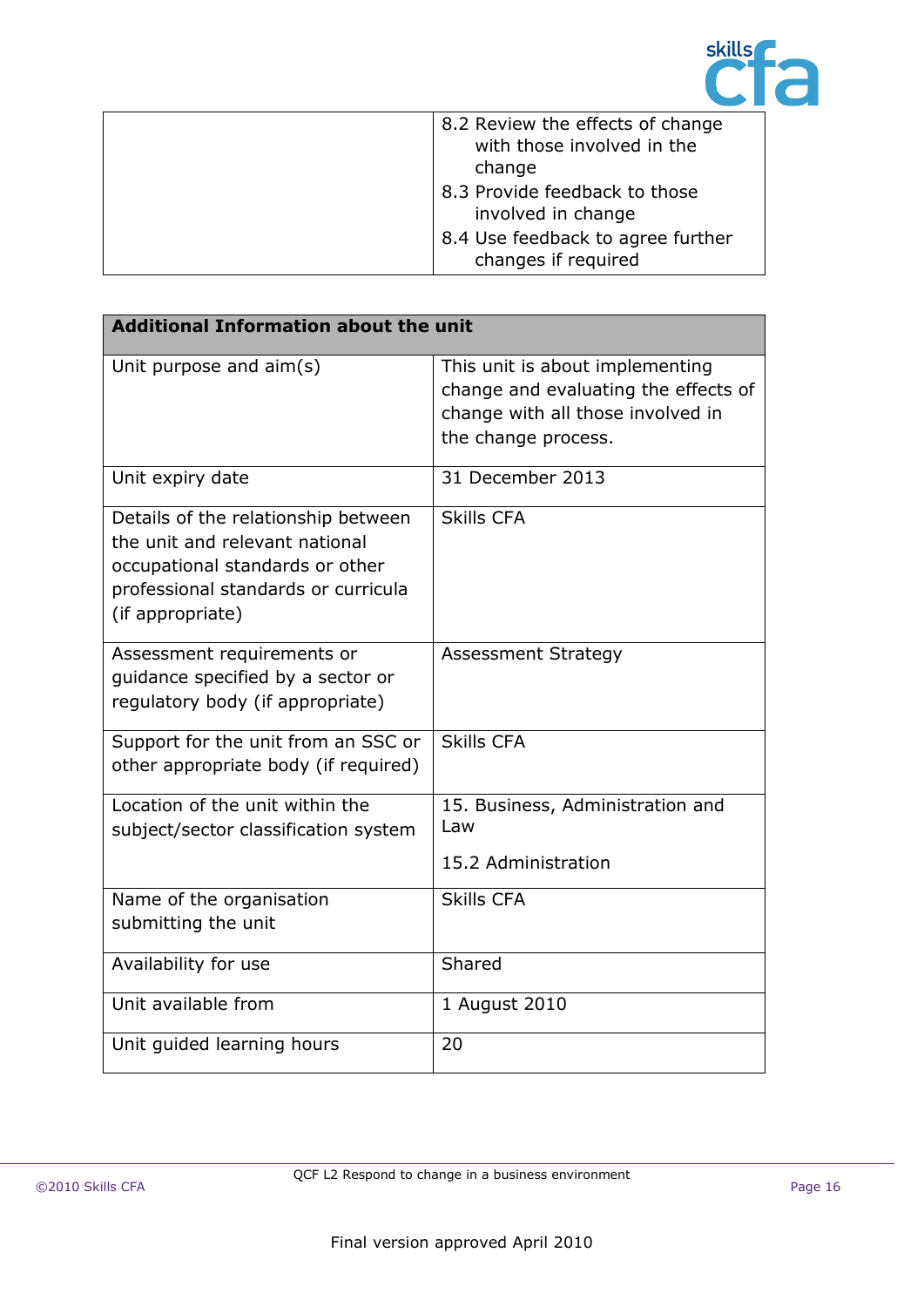

|                                                                                       | <b>Title</b>                                                                               | Plan change across teams                                       |                                                                                                                                                                                                                                                                                                                                                                                                                                               |  |  |
|---------------------------------------------------------------------------------------|--------------------------------------------------------------------------------------------|----------------------------------------------------------------|-----------------------------------------------------------------------------------------------------------------------------------------------------------------------------------------------------------------------------------------------------------------------------------------------------------------------------------------------------------------------------------------------------------------------------------------------|--|--|
| No.                                                                                   | <b>Skills CFA Unit</b>                                                                     | Q503                                                           |                                                                                                                                                                                                                                                                                                                                                                                                                                               |  |  |
|                                                                                       | <b>WBA Unit No.</b>                                                                        | D/601/2587                                                     |                                                                                                                                                                                                                                                                                                                                                                                                                                               |  |  |
|                                                                                       | <b>Level</b>                                                                               | 5                                                              |                                                                                                                                                                                                                                                                                                                                                                                                                                               |  |  |
|                                                                                       | <b>Credit Value</b>                                                                        | 6                                                              |                                                                                                                                                                                                                                                                                                                                                                                                                                               |  |  |
| <b>GLH</b>                                                                            |                                                                                            | 26                                                             |                                                                                                                                                                                                                                                                                                                                                                                                                                               |  |  |
|                                                                                       | <b>Learning Outcomes</b>                                                                   |                                                                | <b>Assessment Criteria</b>                                                                                                                                                                                                                                                                                                                                                                                                                    |  |  |
|                                                                                       | The learner will                                                                           |                                                                | The learner can                                                                                                                                                                                                                                                                                                                                                                                                                               |  |  |
|                                                                                       | 1. Understand the purpose and<br>benefits of planning change<br>across teams               |                                                                | 1.1 Explain the purpose and<br>benefits of planning change<br>across teams for organisations,<br>individuals and teams                                                                                                                                                                                                                                                                                                                        |  |  |
| 2. Understand the role of teams<br>and individuals in planning<br>change across teams |                                                                                            |                                                                | 2.1 Explain the purpose and<br>benefits of engaging teams and<br>individuals in planning change<br>across teams<br>2.2 Evaluate the purpose and<br>benefits of encouraging teams<br>and individuals to feel that they<br>are making contributions to<br>planning change<br>2.3 Analyse the purpose and<br>benefits of using teams and<br>individuals to challenge ways of<br>working constructively and<br>creatively when planning<br>change |  |  |
|                                                                                       | 3. Understand the purpose and                                                              | benefits of communication when<br>planning change across teams | 3.1 Explain the purpose and<br>benefits of having a vision and<br>goals for changes across teams<br>and communicating them to<br>those involved<br>3.2 Analyse the purpose and<br>benefits of making sure team<br>members and decision-makers<br>are committed to planned<br>changes                                                                                                                                                          |  |  |
|                                                                                       | 4. Understand the purpose and<br>benefits of negotiation and<br>dealing with problems when | planning change across teams                                   | 4.1 Explain the purpose and<br>benefits of being adaptable<br>during change planning across<br>teams<br>4.2 Explain the purpose and<br>benefits of being able to                                                                                                                                                                                                                                                                              |  |  |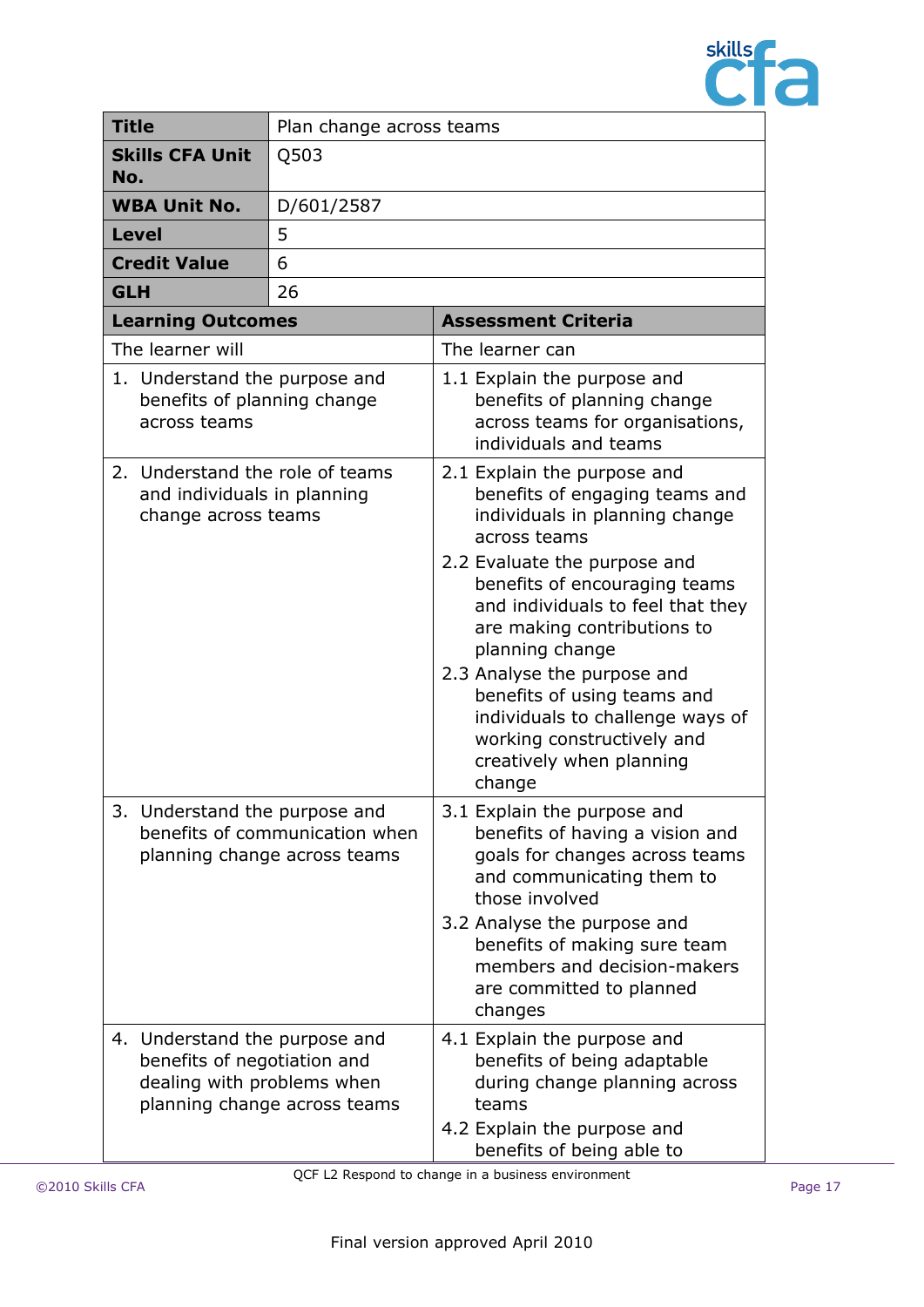

|                                                                       | renegotiate plans for changes<br>across teams                                                                                            |
|-----------------------------------------------------------------------|------------------------------------------------------------------------------------------------------------------------------------------|
|                                                                       | 4.3 Explain the types of problems<br>and risks that may occur while<br>planning change across teams<br>4.4 Explain ways of responding to |
|                                                                       | problems while planning change<br>across teams                                                                                           |
|                                                                       | 4.5 Explain the purpose and<br>benefits of dealing with<br>problems when planning change<br>across teams                                 |
| 5. Be able to identify and develop<br>opportunities for change across | 5.1 Recognise opportunities for<br>change across teams                                                                                   |
| teams                                                                 | 5.2 Evaluate options for change in<br>terms of the constraints, risks,<br>benefits, costs and implications<br>across the teams involved  |
|                                                                       | 5.3 Evaluate the risks and benefits<br>for the teams and the<br>organisation associated with<br>these options                            |
|                                                                       | 5.4 Persuade teams and decision-<br>makers to commit themselves<br>to change                                                             |
| 6. Be able to plan for change<br>across teams                         | 6.1 Encourage individuals and<br>teams to challenge existing<br>ways of working and put<br>forward new ideas                             |
|                                                                       | 6.2 Plan change across teams<br>identifying vision, goals,<br>objectives, timescales and<br>resources                                    |
|                                                                       | 6.3 Agree plans for change with<br>teams and decision-makers                                                                             |

| <b>Additional Information about the unit</b> |                                                                                                                                                  |  |
|----------------------------------------------|--------------------------------------------------------------------------------------------------------------------------------------------------|--|
| Unit purpose and aim(s)                      | This unit is about planning changes<br>across a department or teams<br>within a department, at the level of<br>a department manager or director. |  |
| Unit expiry date                             | 31 December 2013                                                                                                                                 |  |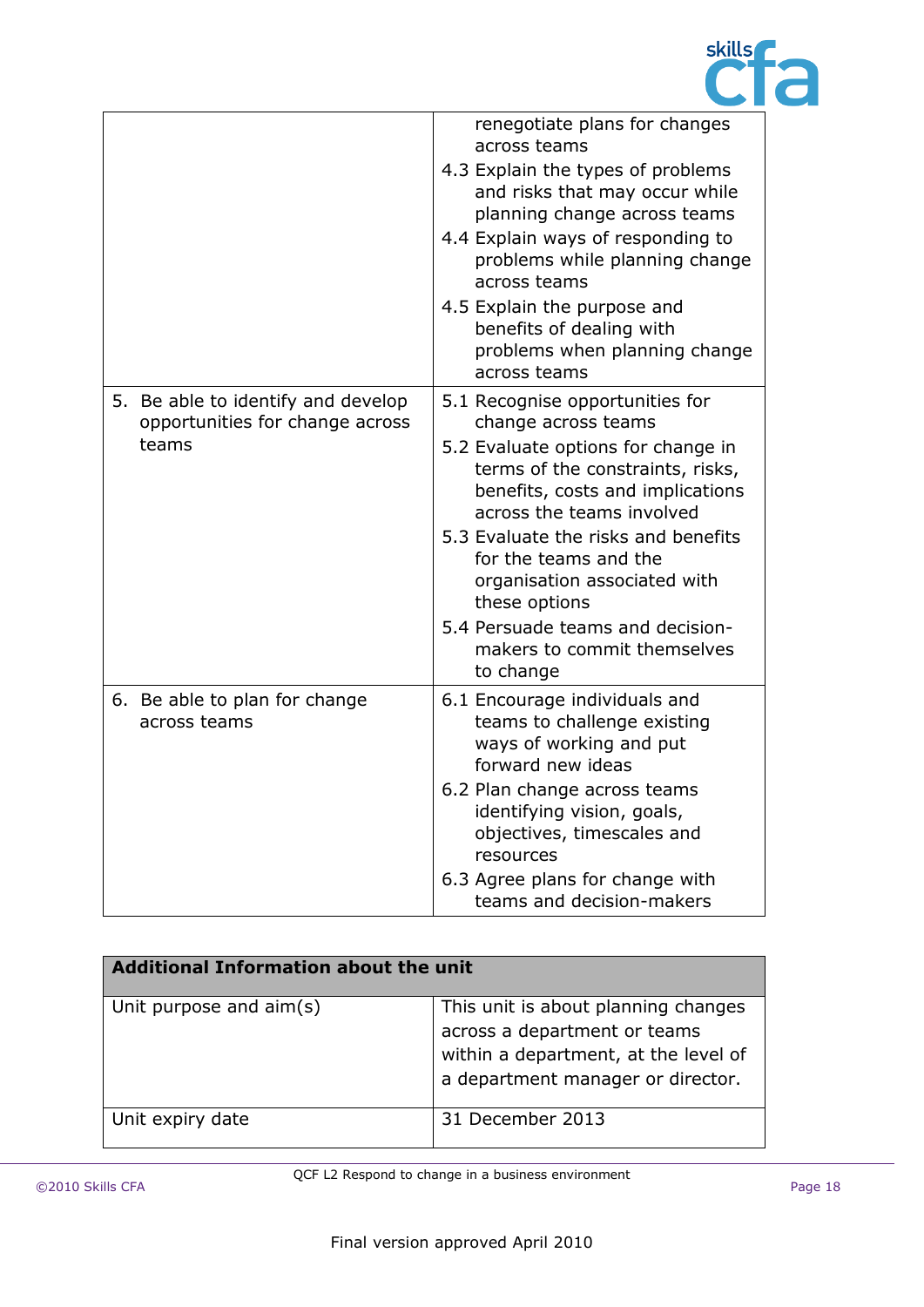

| Details of the relationship between<br>the unit and relevant national<br>occupational standards or other<br>professional standards or curricula<br>(if appropriate) | <b>Skills CFA</b>                                              |
|---------------------------------------------------------------------------------------------------------------------------------------------------------------------|----------------------------------------------------------------|
| Assessment requirements or<br>guidance specified by a sector or<br>regulatory body (if appropriate)                                                                 | Assessment Strategy                                            |
| Support for the unit from an SSC or<br>other appropriate body (if required)                                                                                         | <b>Skills CFA</b>                                              |
| Location of the unit within the<br>subject/sector classification system                                                                                             | 15. Business, Administration and<br>Law<br>15.2 Administration |
| Name of the organisation<br>submitting the unit                                                                                                                     | <b>Skills CFA</b>                                              |
| Availability for use                                                                                                                                                | Shared                                                         |
| Unit available from                                                                                                                                                 | 1 August 2010                                                  |
| Unit guided learning hours                                                                                                                                          | 26                                                             |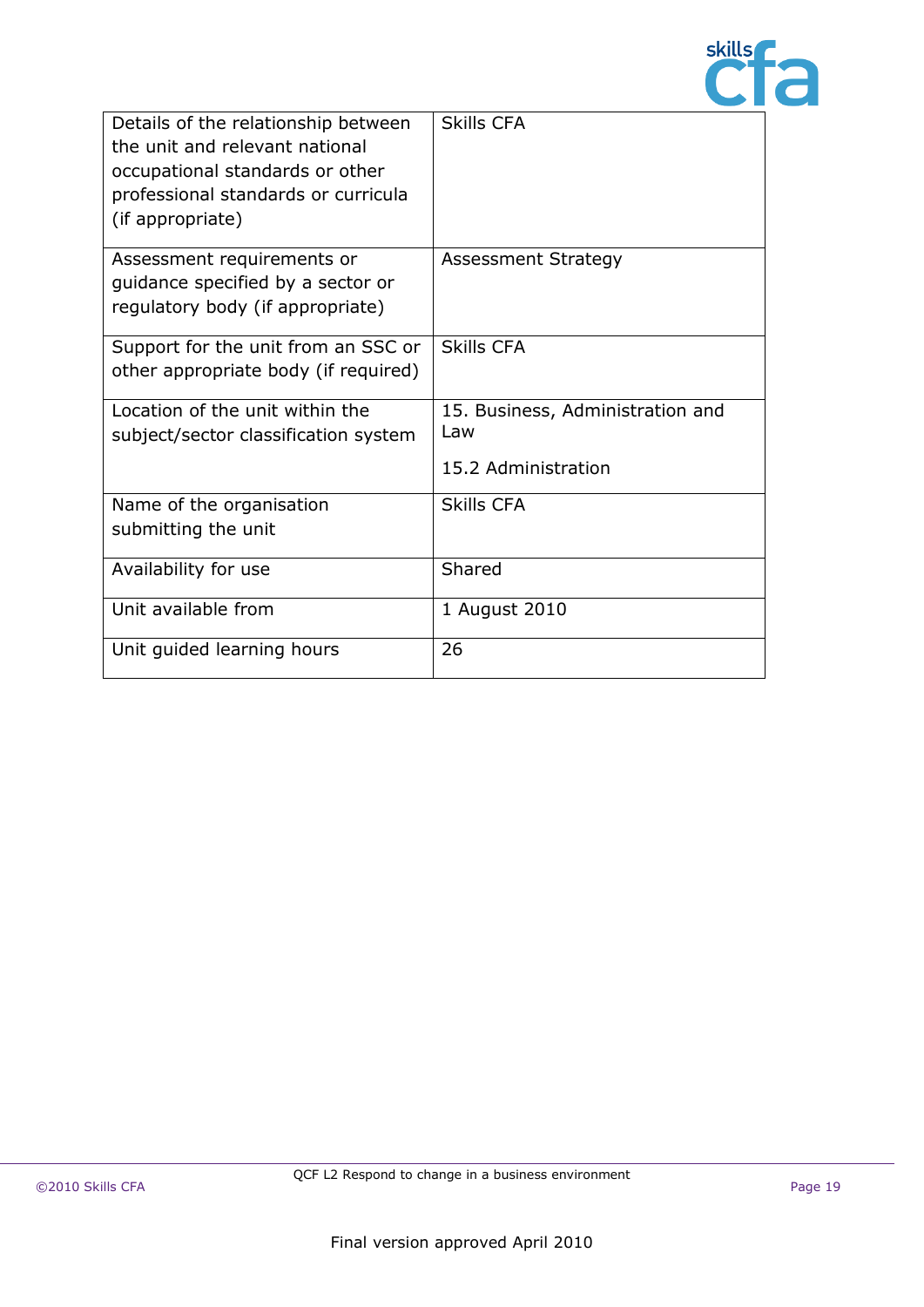

| <b>Title</b>                                             | Implement and evaluate organisational change |                                                                                                                                                                                                                                                                                                                                                                                                                                                                                                                                                                                      |
|----------------------------------------------------------|----------------------------------------------|--------------------------------------------------------------------------------------------------------------------------------------------------------------------------------------------------------------------------------------------------------------------------------------------------------------------------------------------------------------------------------------------------------------------------------------------------------------------------------------------------------------------------------------------------------------------------------------|
| <b>Skills CFA Unit</b><br>No.                            | Q602                                         |                                                                                                                                                                                                                                                                                                                                                                                                                                                                                                                                                                                      |
| <b>WBA Unit No.</b>                                      | D/601/2590                                   |                                                                                                                                                                                                                                                                                                                                                                                                                                                                                                                                                                                      |
| <b>Level</b>                                             | 6                                            |                                                                                                                                                                                                                                                                                                                                                                                                                                                                                                                                                                                      |
| <b>Credit Value</b>                                      | 6                                            |                                                                                                                                                                                                                                                                                                                                                                                                                                                                                                                                                                                      |
| <b>GLH</b>                                               | 15                                           |                                                                                                                                                                                                                                                                                                                                                                                                                                                                                                                                                                                      |
| <b>Learning Outcomes</b>                                 |                                              | <b>Assessment Criteria</b>                                                                                                                                                                                                                                                                                                                                                                                                                                                                                                                                                           |
| The learner will                                         |                                              | The learner can                                                                                                                                                                                                                                                                                                                                                                                                                                                                                                                                                                      |
| 1. Understand the purpose and<br>in organisations        | benefits of implementing change              | 1.1 Analyse the purpose and<br>benefits of change to<br>organisations, individuals and<br>teams                                                                                                                                                                                                                                                                                                                                                                                                                                                                                      |
| 2. Understand the role of teams<br>organisational change | and individuals in implementing              | 2.1 Explain the purpose and<br>benefits of engaging teams and<br>individuals across an<br>organisation in implementing<br>change<br>2.2 Explain the purpose of vision<br>and goals and how to<br>communicate them<br>2.3 Explain the purpose and<br>benefits of encouraging teams<br>and individuals across an<br>organisation to feel that they<br>are making contributions to<br>implementing change<br>2.4 Explain the impact of change on<br>an organisation, its teams and<br>individuals<br>2.5 Analyse how to manage the<br>impact of change to achieve a<br>positive outcome |
| 3. Understand the implications of<br>implementing change |                                              | 3.1 Explain how to evaluate options<br>for change for organisations<br>3.2 Analyse the constraints on<br>change for organisations made<br>by<br>a) organisational requirements<br>b) existing roles and<br>responsibilities<br>c) risk factors<br>d) business technologies                                                                                                                                                                                                                                                                                                           |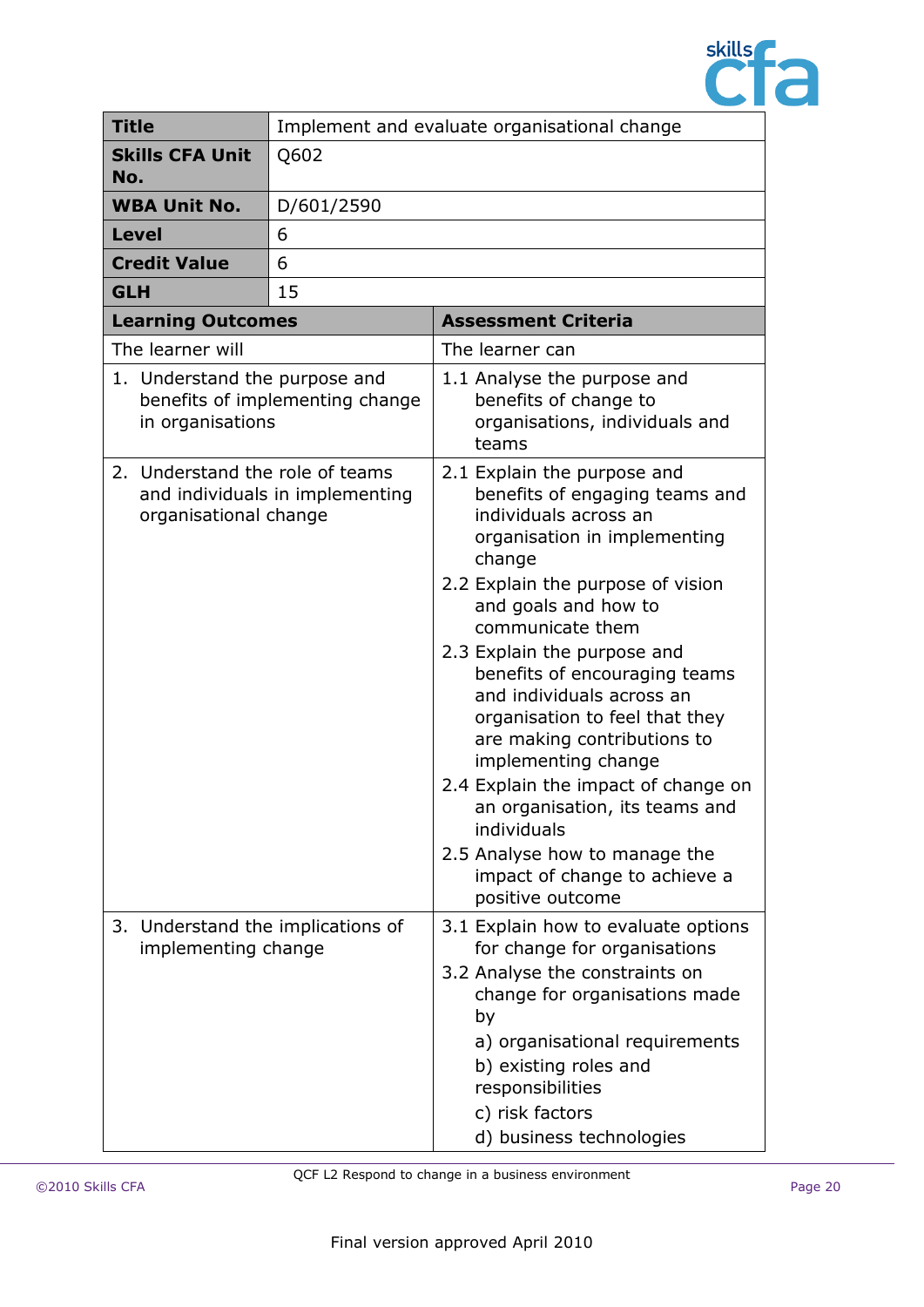

|                                                                                                                                  | e) supporting staff<br>f) coaching / mentoring staff<br>3.3 Analyse the implications of<br>change for organisations on<br>a) organisational requirements<br>b) existing roles and<br>responsibilities<br>c) risk factors<br>d) business technologies<br>e) supporting staff<br>f) coaching/mentoring staff<br>3.4 Explain how to evaluate risks                                                                                        |
|----------------------------------------------------------------------------------------------------------------------------------|----------------------------------------------------------------------------------------------------------------------------------------------------------------------------------------------------------------------------------------------------------------------------------------------------------------------------------------------------------------------------------------------------------------------------------------|
|                                                                                                                                  | and benefits for organisations<br>during the change process<br>3.5 Analyse the implications on<br>organisational change of legal,<br>regulatory requirements and<br>ethical considerations                                                                                                                                                                                                                                             |
| 4. Understand the purpose and<br>value of communication when<br>implementing organisational<br>change                            | 4.1 Explain the purpose and<br>benefits of communication with<br>all involved when implementing<br>organisational change<br>4.2 Explain the purpose and<br>benefits of making sure<br>decision-makers and members<br>of the organisation remain<br>committed during change                                                                                                                                                             |
| 5. Understand the purpose and<br>value of negotiation and dealing<br>with problems when<br>implementing organisational<br>change | 5.1 Explain the purpose and<br>benefits of being adaptable<br>during a change process across<br>an organisation and being able<br>to renegotiate plans<br>5.2 Analyse the types of problems<br>that may occur during<br>organisational change<br>5.3 Evaluate ways of responding to<br>problems during organisational<br>change<br>5.4 Explain the purpose and<br>benefits of dealing with<br>problems during organisational<br>change |
| 6. Understand the purpose of<br>monitoring and evaluating<br>change                                                              | 6.1 Analyse ways of monitoring and<br>evaluating change across an<br>organisation                                                                                                                                                                                                                                                                                                                                                      |

QCF L2 Respond to change in a business environment ©2010 Skills CFA Page 21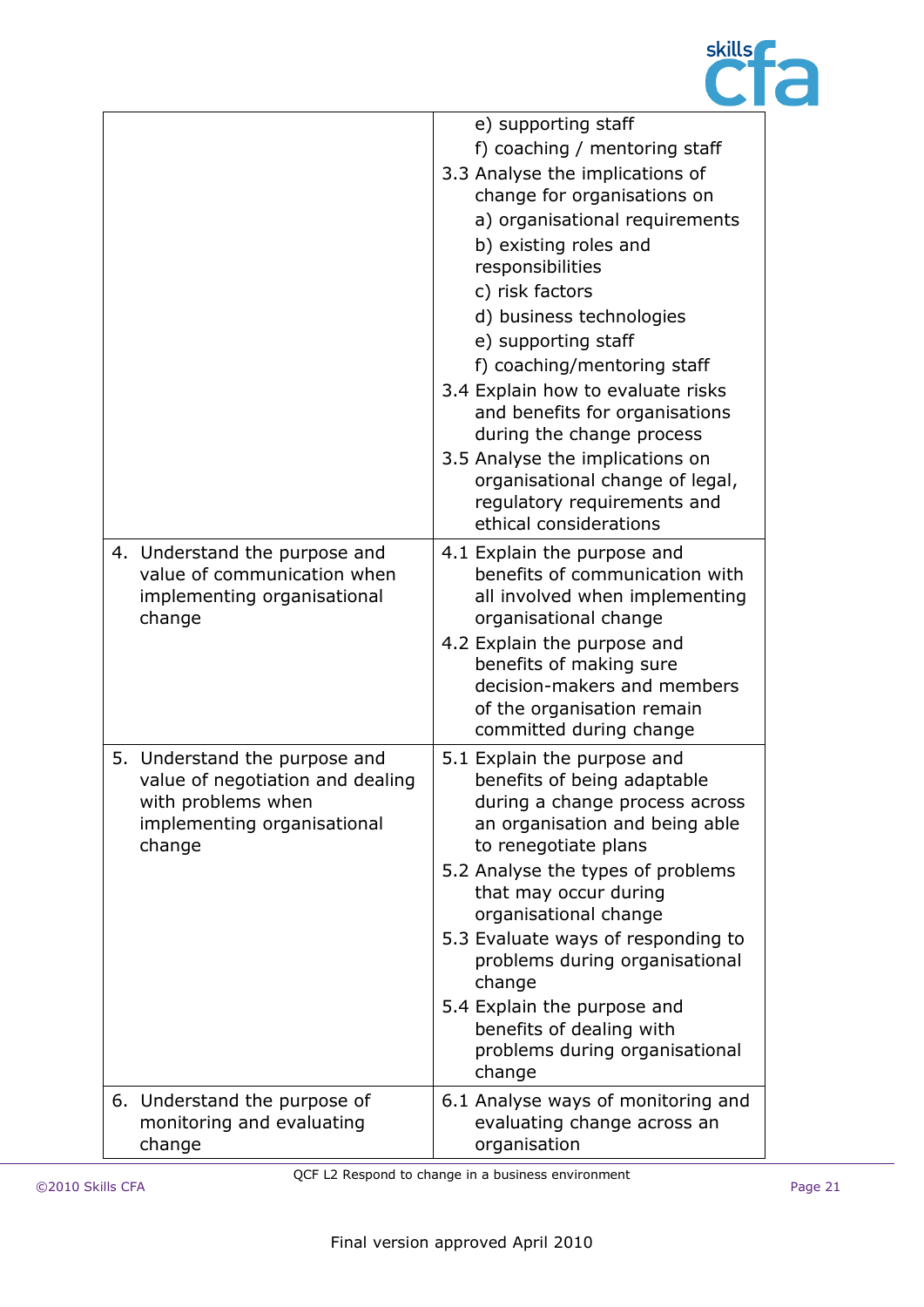

|                                                                 | 6.2 Explain the purpose and<br>benefits of monitoring and<br>evaluating organisational<br>change<br>6.3 Analyse the ways of making use<br>of the outcomes of evaluation<br>6.4 Evaluate the purpose and<br>benefits of giving feedback to<br>those who have been involved<br>in organisational change                                                                                                                                                                                                                                                                                                                                             |
|-----------------------------------------------------------------|---------------------------------------------------------------------------------------------------------------------------------------------------------------------------------------------------------------------------------------------------------------------------------------------------------------------------------------------------------------------------------------------------------------------------------------------------------------------------------------------------------------------------------------------------------------------------------------------------------------------------------------------------|
| 7. Be able to implement change<br>across an organisation        | 7.1 Communicate plans for<br>organisational change clearly<br>and logically<br>7.2 Implement change in an<br>organisation, providing<br>information, support and<br>motivation and encouragement<br>to those affected<br>7.3 Encourage members of teams /<br>departments to contribute to plans<br>for change<br>7.4 Adapt and negotiate amendments<br>to organisational change plans<br>whist still focusing on vision and<br>goals for organisational change,<br>where necessary<br>7.5 Identify and solve problems<br>7.6 Make sure any legal and<br>regulatory requirements are<br>met<br>7.7 Make sure any ethical<br>considerations are met |
| 8. Be able to monitor and evaluate<br>change in an organisation | 8.1 Monitor and analyse the effects<br>of change in different parts of<br>an organisation<br>8.2 Analyse and evaluate the effects<br>of change for different parts of<br>an organisation<br>8.3 Provide feedback to those<br>involved in change<br>8.4 Analyse feedback to agree<br>further changes if required                                                                                                                                                                                                                                                                                                                                   |